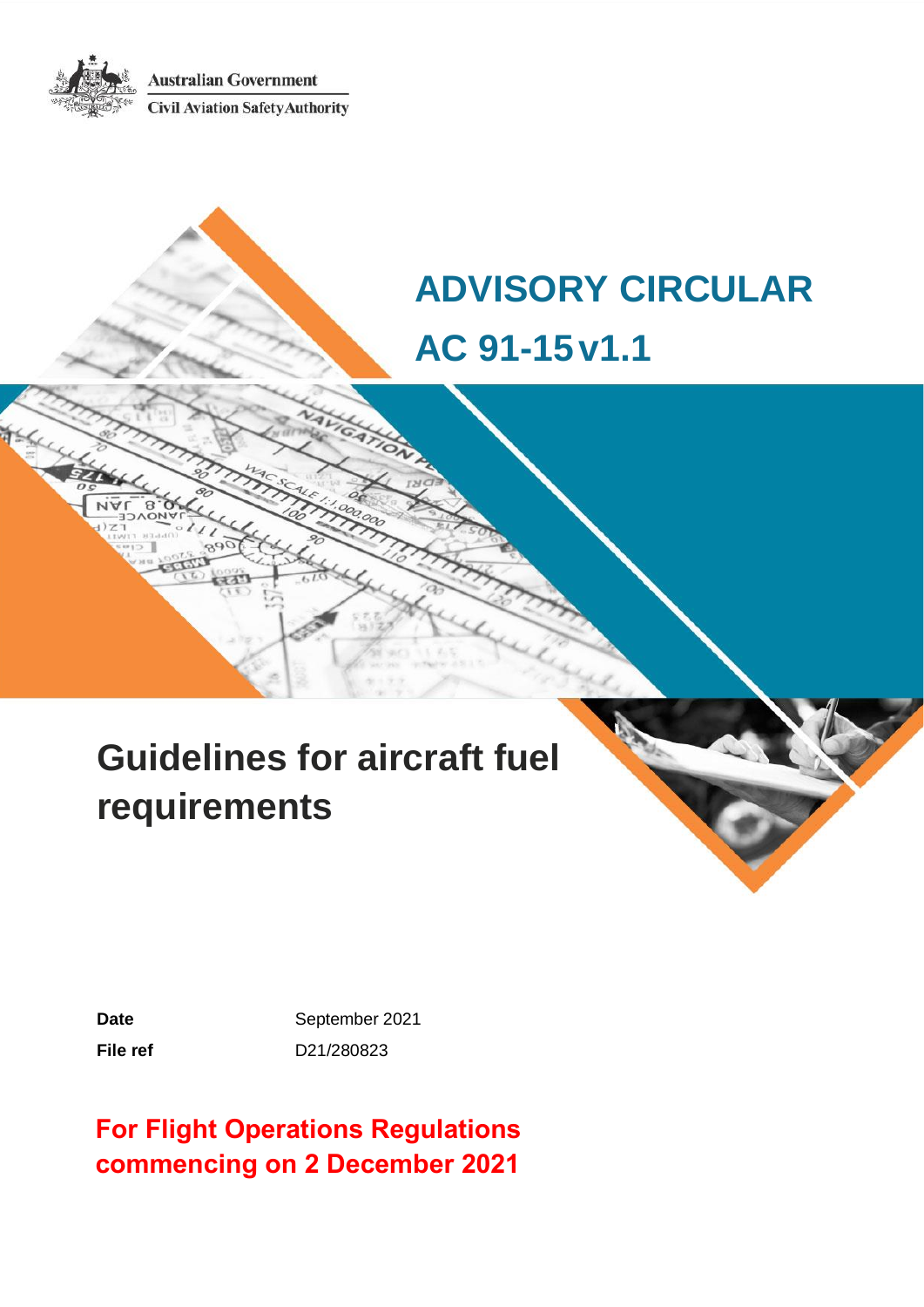Advisory circulars are intended to provide advice and guidance to illustrate a means, but not necessarily the only means, of complying with the Regulations, or to explain certain regulatory requirements by providing informative, interpretative and explanatory material.

**Advisory circulars should always be read in conjunction with the relevant regulations.**

# Audience

The audience of this Advisory Circular (AC) is pilots and operators of aircraft conducting Part 91 operations. It will also be of interest to all pilots and operators of Australian registered aircraft.

# Purpose

The purpose of this AC is to provide information on fuel requirements for aircraft that are being used to conduct Part 91 operations. Pilots and operators conducting operations other than Part 91 operations are reminded that they are required to operate in accordance with their operations manual or exposition.

# For further information

For further information on this AC, contact CASA's Flight Standards Branch (telephone 131 757).

# Status

This version of the AC is approved by the Manager, Flight Standards Branch.

**Note:** Changes made in the current version are annotated with change bars.

| Version | <b>Date</b> | <b>Details</b>                                                                                                                                       |
|---------|-------------|------------------------------------------------------------------------------------------------------------------------------------------------------|
| v1.1    |             | August 2021 Note added to Table 2 to clarify terminology changes to be made to the<br>Part 91 MOS before 2 December 2021.                            |
| v1.0    | May 2021    | This AC replaces CAAP 234-1(2.1) to provide guidance on aircraft fuel<br>requirements that aligns with the applicable provisions of Part 91 of CASR. |

Unless specified otherwise, all subregulations, regulations, Divisions, Subparts and Parts referenced in this AC are references to the *Civil Aviation Safety Regulations 1998 (CASR)*.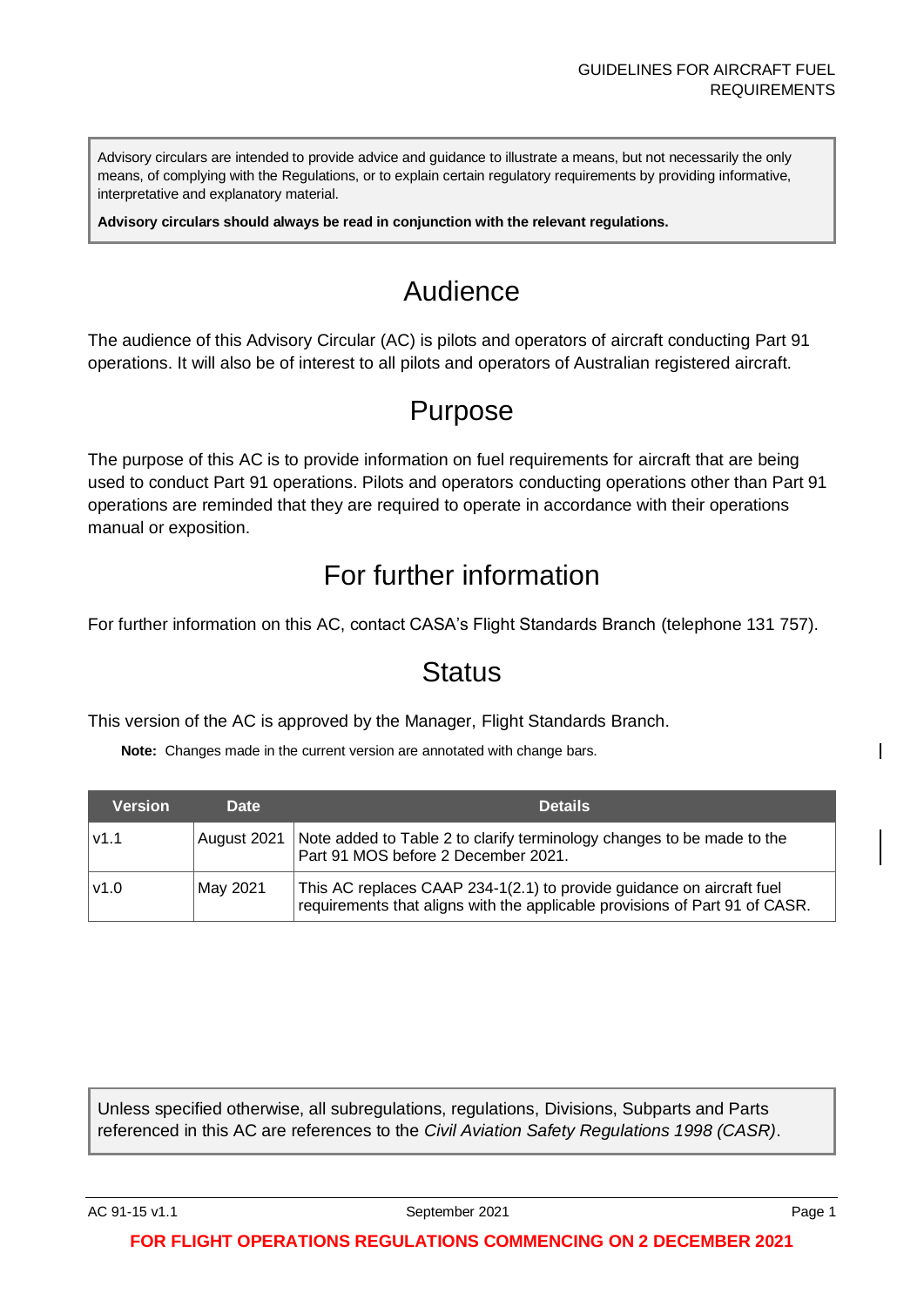# **Contents**

|              |     | For Flight Operations Regulations commencing on 2 December 2021                                                         | 1              |
|--------------|-----|-------------------------------------------------------------------------------------------------------------------------|----------------|
| 1            |     | <b>Reference material</b>                                                                                               | 4              |
|              | 1.1 | Acronyms                                                                                                                | $\overline{4}$ |
|              | 1.2 | <b>Definitions</b>                                                                                                      | 5              |
|              | 1.3 | References                                                                                                              | 8              |
|              | 1.4 | Data                                                                                                                    | 8              |
| $\mathbf{2}$ |     | <b>Introduction</b>                                                                                                     | 9              |
|              | 2.1 | Aircraft fuel management                                                                                                | 9              |
|              | 2.2 | <b>Basic principles</b>                                                                                                 | 9              |
|              | 2.3 | Differences between CAR 1988 and Part 91 of CASR                                                                        | 9              |
| 3            |     | Matters that must be considered when determining whether an aircraft has<br>sufficient fuel to safely complete a flight | 11             |
|              | 3.1 | General                                                                                                                 | 11             |
|              | 3.2 | Aircraft-specific fuel consumption data                                                                                 | 11             |
|              | 3.3 | Operating conditions for the planned flight                                                                             | 11             |
|              | 3.4 | Potential deviations from planned flight path                                                                           | 12             |
| 4            |     | Amount of fuel that must be carried on board an aircraft for a flight                                                   | 13             |
|              | 4.1 | General                                                                                                                 | 13             |
|              | 4.2 | Usable fuel required at the commencement of a flight                                                                    | 13             |
|              | 4.3 | Usable fuel required during a flight                                                                                    | 13             |
|              | 4.4 | Contingency fuel and final reserve fuel                                                                                 | 15             |
|              | 4.5 | <b>Additional fuel</b>                                                                                                  | 16             |
|              | 4.6 | Protected and unprotected fuel amounts                                                                                  | 17             |
|              | 4.7 | Sample fuel calculations                                                                                                | 18             |
| 5            |     | Determining and monitoring amount of fuel on board                                                                      | 19             |
|              | 5.1 | General                                                                                                                 | 19             |
|              | 5.2 | Pre-flight fuel quantity checks                                                                                         | 19             |
|              | 5.3 | In-flight fuel management                                                                                               | 20             |
|              | 5.4 | In-flight fuel quantity checks                                                                                          | 23             |
|              | 5.5 | Post-flight fuel management                                                                                             | 24             |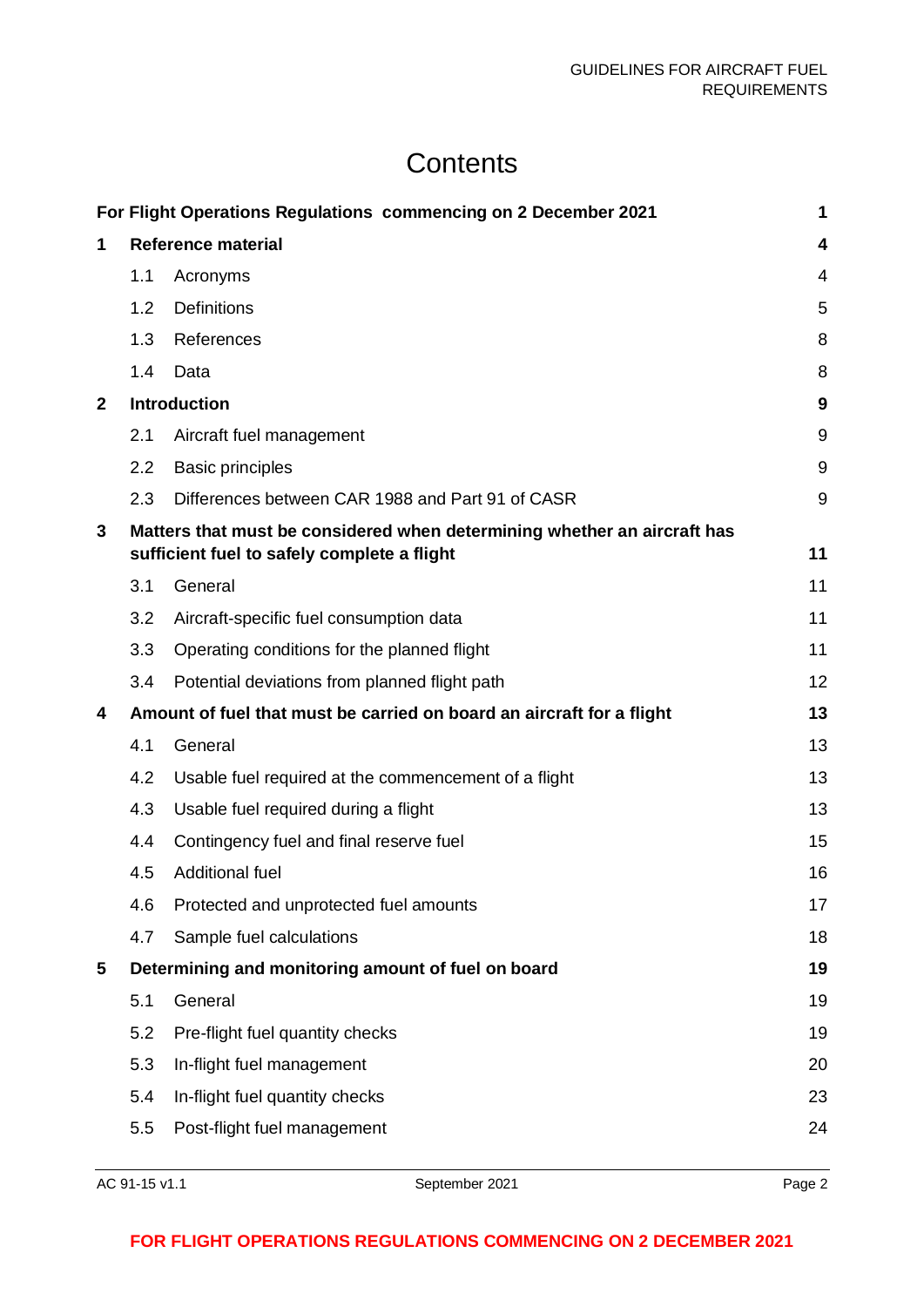|   | 5.6                                | Fuel quantities and associated flight manual procedures                             | 24 |
|---|------------------------------------|-------------------------------------------------------------------------------------|----|
| 6 |                                    | Procedures if fuel reaches specified amounts                                        | 25 |
|   | 6.1                                | Identification and communication of fuel states                                     | 25 |
|   | 6.2                                | Step 1: In-flight fuel check value less than planned value (not less than required) | 25 |
|   | 6.3                                | Step 2: Expected fuel remaining is approaching minimum values                       | 25 |
|   | 6.4                                | Step 3: Minimum fuel state                                                          | 26 |
|   | 6.5                                | Step 4: Emergency fuel situation                                                    | 26 |
| 7 |                                    | 28<br><b>Operational variations</b>                                                 |    |
| 8 | <b>Rotorcraft fuel differences</b> |                                                                                     | 30 |
|   | 8.1                                | General                                                                             | 30 |
|   |                                    | <b>Additional fuel calculations</b>                                                 | 31 |
|   | Appendix A<br>Appendix B           | <b>Sample fuel calculations</b>                                                     | 34 |
|   |                                    |                                                                                     |    |

#### **The following Annexes are published as separate documents to this AC**

| <b>Annex A</b> | Sample fuel calculations – Single-engine piston aeroplane                        |
|----------------|----------------------------------------------------------------------------------|
|                | (Cessna 210)                                                                     |
| <b>Annex B</b> | Sample fuel calculations – Multi-engine turboprop aeroplane<br>(Beechcraft B200) |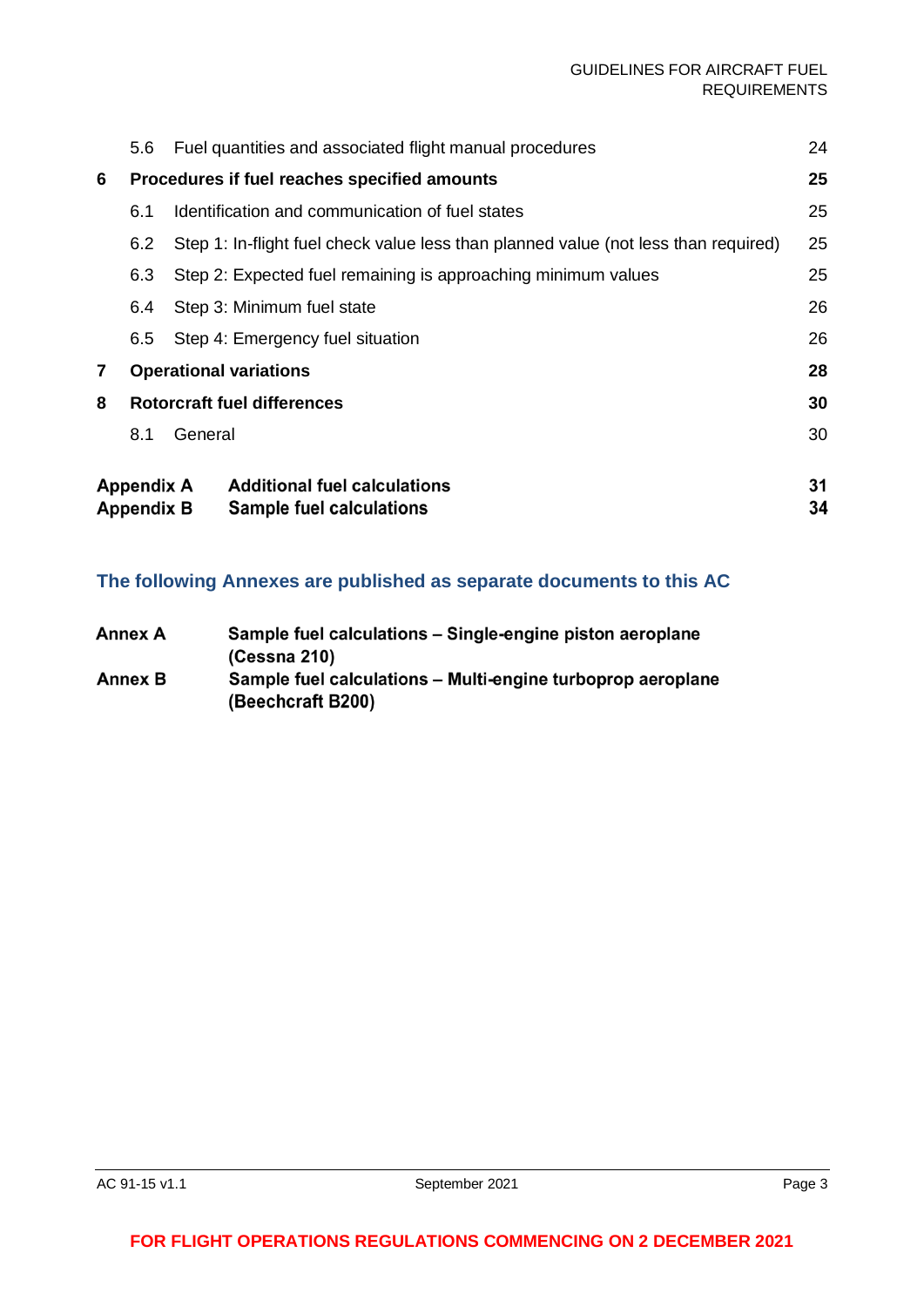# <span id="page-4-0"></span>**1 Reference material**

## <span id="page-4-1"></span>**1.1 Acronyms**

The acronyms and abbreviations used in this AC are listed in the table below.

| Acronym     | <b>Description</b>                        |
|-------------|-------------------------------------------|
| AC          | advisory circular                         |
| <b>AFM</b>  | aircraft flight manual                    |
| <b>ATC</b>  | air traffic control                       |
| <b>ATS</b>  | air traffic services                      |
| <b>CASA</b> | Civil Aviation Safety Authority           |
| <b>CASR</b> | Civil Aviation Safety Regulations 1998    |
| <b>CP</b>   | critical point                            |
| <b>ERA</b>  | en-route alternate aerodrome              |
| <b>FCM</b>  | fuel consumption monitoring               |
| <b>FQIS</b> | fuel quantity indicating systems          |
| <b>ICAO</b> | International Civil Aviation Organization |
| <b>ISA</b>  | international standard atmosphere         |
| <b>IFR</b>  | instrument flight rules                   |
| <b>MEL</b>  | minimum equipment list                    |
| <b>MMEL</b> | master minimum equipment list             |
| <b>MOS</b>  | <b>Manual of Standards</b>                |
| <b>MTOW</b> | maximum take-off weight                   |
| <b>OEI</b>  | one-engine inoperative                    |
| <b>PIC</b>  | pilot in command                          |
| <b>VFR</b>  | visual flight rules                       |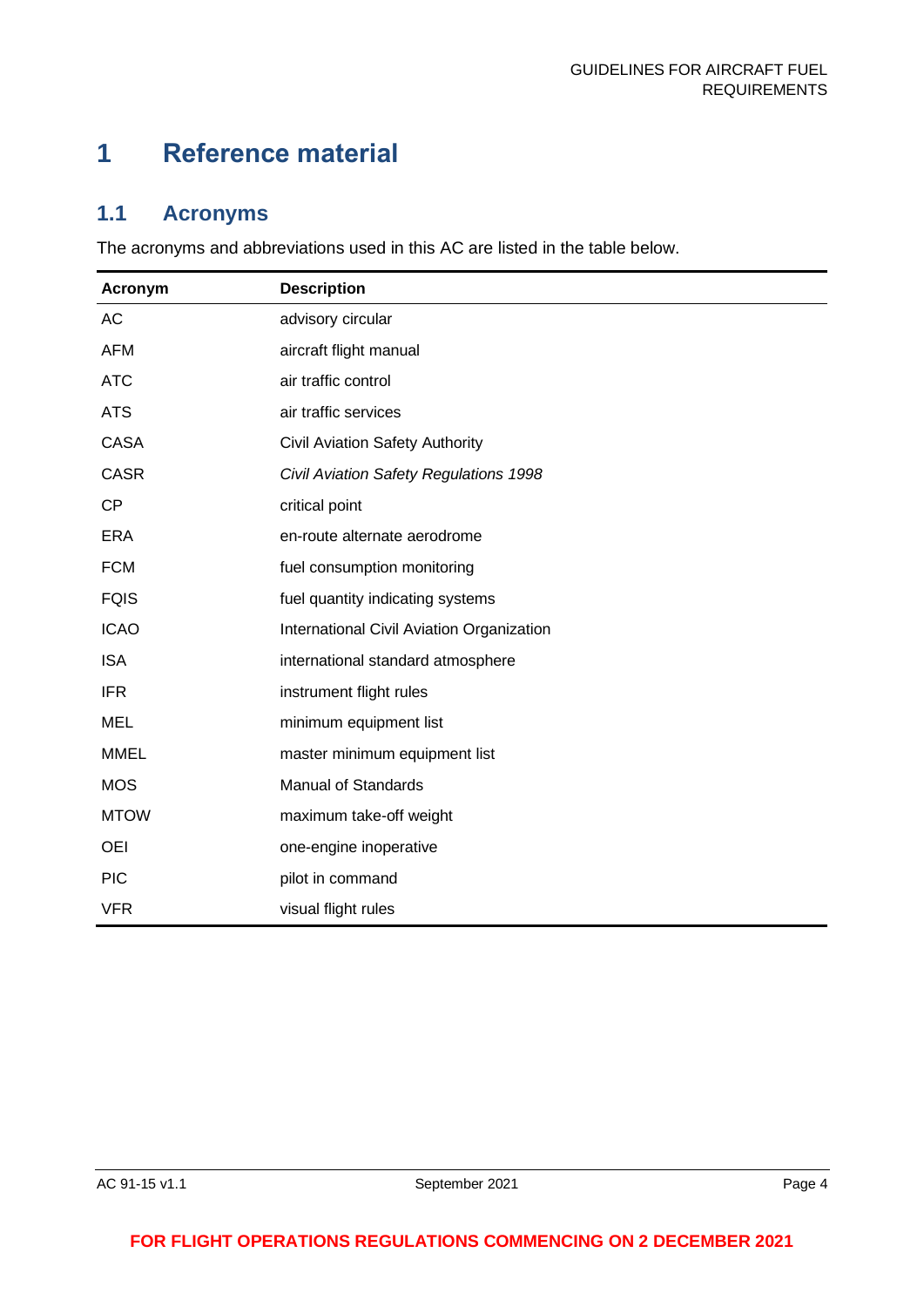## <span id="page-5-0"></span>**1.2 Definitions**

Terms that have specific meaning within this AC are defined in the table below.

| <b>Term</b>          | <b>Definition</b>                                                                                                                                                                                                                                                                                                                                                                                                |
|----------------------|------------------------------------------------------------------------------------------------------------------------------------------------------------------------------------------------------------------------------------------------------------------------------------------------------------------------------------------------------------------------------------------------------------------|
| additional fuel      | the supplementary amount of fuel required to allow an aircraft that suffers<br>engine failure, or loss of pressurisation at the most critical point along the route,<br>whichever results in the greater subsequent fuel consumption, to:<br>proceed to an alternate aerodrome (or, for a rotorcraft, a suitable<br>a.<br>rotorcraft landing site), and                                                          |
|                      | Note: For a rotorcraft, an alternate rotorcraft landing site would constitute the<br>alternate aerodrome.                                                                                                                                                                                                                                                                                                        |
|                      | fly for 15 minutes at the holding speed for the aircraft at 1,500 ft above<br>b.<br>the aerodrome elevation in ISA conditions, and                                                                                                                                                                                                                                                                               |
|                      | make an approach and landing.<br>с.                                                                                                                                                                                                                                                                                                                                                                              |
|                      | Note: Fuel planning in accordance with Chapter 19 of the Part 91 MOS may place<br>an aircraft in a fuel emergency situation if a failure or loss were to occur as<br>described above. In that case, additional fuel must be carried.                                                                                                                                                                             |
| air traffic services | in relation to an air traffic service provided in Australian-administered airspace-<br>means:<br>(i) an ATS provider; or                                                                                                                                                                                                                                                                                         |
|                      | (ii) the Defence Force in its capacity as a provider of air traffic services; and                                                                                                                                                                                                                                                                                                                                |
|                      | in relation to an air traffic service provided in airspace that is not Australian-<br>administered airspace—an air traffic service provider authorised by the national<br>aviation authority of the relevant foreign country to provide the air traffic service.                                                                                                                                                 |
| alternate aerodrome  | has the same meaning as in Annex 2 to the Chicago Convention.                                                                                                                                                                                                                                                                                                                                                    |
|                      | From ICAO Annex 2, Rules of the air, to the Chicago Convention:                                                                                                                                                                                                                                                                                                                                                  |
|                      | Alternate aerodrome. An aerodrome to which an aircraft may proceed when it<br>becomes either impossible or inadvisable to proceed to or to land at the<br>aerodrome of intended landing where the necessary services and facilities are<br>available, where aircraft performance requirements can be met and which is<br>operational at the expected time of use. Alternate aerodromes include the<br>following: |
|                      | Take-off alternate. An alternate aerodrome at which an aircraft would be able to<br>land should this become necessary shortly after take-off and it is not possible to<br>use the aerodrome of departure.                                                                                                                                                                                                        |
|                      | En-route alternate. An alternate aerodrome at which an aircraft would be able to<br>land in the event that a diversion becomes necessary while en route.                                                                                                                                                                                                                                                         |
|                      | Destination alternate. An alternate aerodrome at which an aircraft would be able<br>to land should it become either impossible or inadvisable to land at the<br>aerodrome of intended landing.                                                                                                                                                                                                                   |
|                      | Note: The aerodrome from which a flight departs may also be an en route or a<br>destination alternate aerodrome for that flight.                                                                                                                                                                                                                                                                                 |
| contingency fuel     | Refer to subsection 4.4                                                                                                                                                                                                                                                                                                                                                                                          |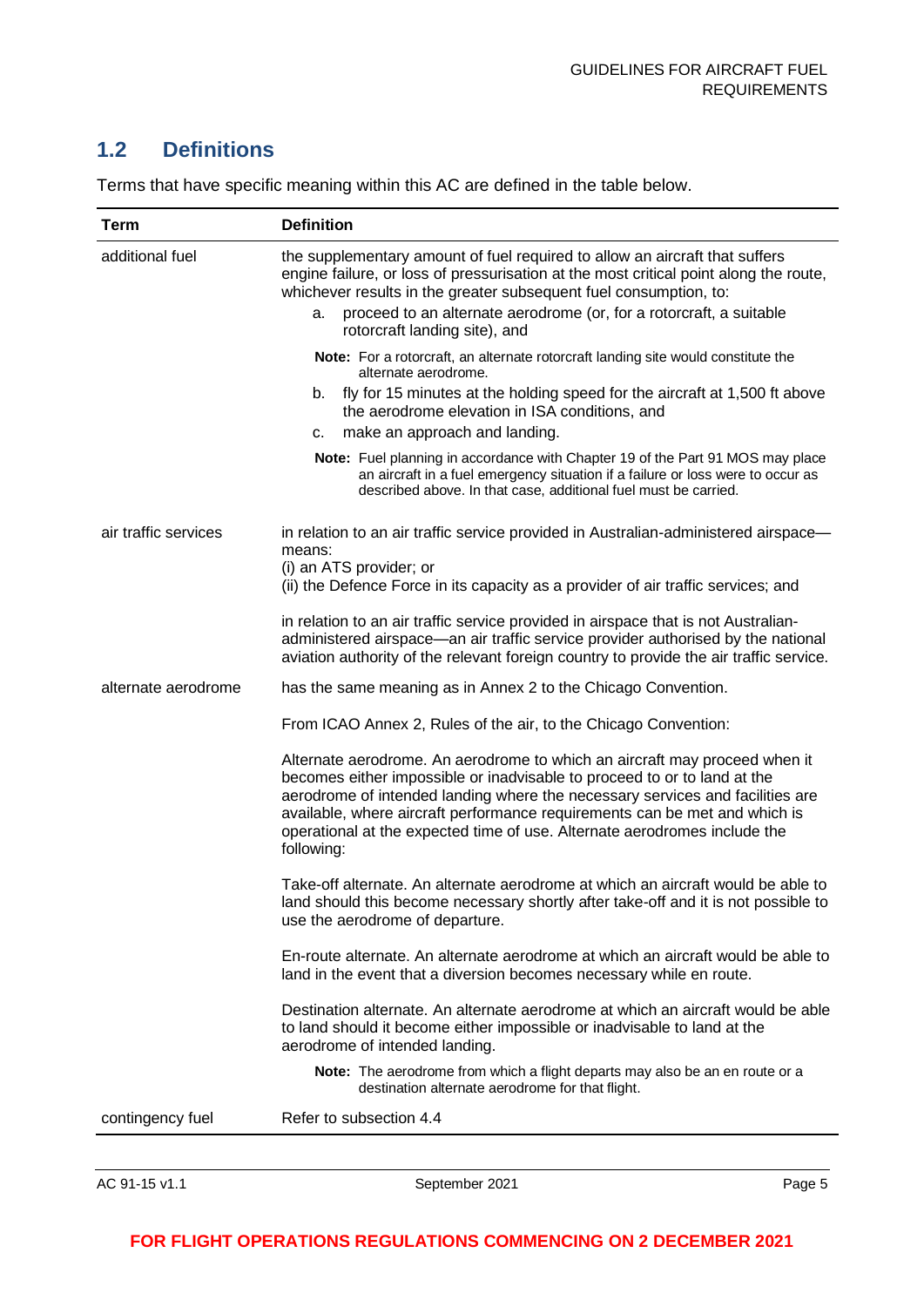| Term                                              | <b>Definition</b>                                                                                                                                                                                                                                                                                                                                                                                                                                                                                                                                                         |
|---------------------------------------------------|---------------------------------------------------------------------------------------------------------------------------------------------------------------------------------------------------------------------------------------------------------------------------------------------------------------------------------------------------------------------------------------------------------------------------------------------------------------------------------------------------------------------------------------------------------------------------|
| critical point                                    | The point at which an aircraft is the same flying time from two potential en-route<br>diversions. Also known as an equi-time point.                                                                                                                                                                                                                                                                                                                                                                                                                                       |
| destination alternate<br>aerodrome                | means an alternate aerodrome that is a destination alternate (within the<br>meaning of ICAO Annex 2).                                                                                                                                                                                                                                                                                                                                                                                                                                                                     |
|                                                   | Note: Refer to definition of alternate aerodrome.                                                                                                                                                                                                                                                                                                                                                                                                                                                                                                                         |
|                                                   | destination alternate fuel the amount of fuel required to enable an aircraft to do the following in a<br>sequence:                                                                                                                                                                                                                                                                                                                                                                                                                                                        |
|                                                   | perform a missed approach at the destination aerodrome;<br>а.                                                                                                                                                                                                                                                                                                                                                                                                                                                                                                             |
|                                                   | climb to the expected cruising altitude;<br>b.<br>fly the expected routing to the destination alternate aerodrome;<br>c.                                                                                                                                                                                                                                                                                                                                                                                                                                                  |
|                                                   | descend to the point where the expected approach is initiated;<br>d.                                                                                                                                                                                                                                                                                                                                                                                                                                                                                                      |
|                                                   | conduct the approach;<br>е.                                                                                                                                                                                                                                                                                                                                                                                                                                                                                                                                               |
|                                                   | land at the destination alternate aerodrome.<br>f.                                                                                                                                                                                                                                                                                                                                                                                                                                                                                                                        |
| discretionary fuel                                | an extra amount of fuel to be carried at the discretion of the PIC.                                                                                                                                                                                                                                                                                                                                                                                                                                                                                                       |
| emergency fuel situation Refer to subsection 6.5. |                                                                                                                                                                                                                                                                                                                                                                                                                                                                                                                                                                           |
| en route alternate<br>aerodrome                   | an alternate aerodrome that is an en route alternate (within the meaning of<br>ICAO Annex 2).                                                                                                                                                                                                                                                                                                                                                                                                                                                                             |
|                                                   | Note: Refer to definition of alternate aerodrome.                                                                                                                                                                                                                                                                                                                                                                                                                                                                                                                         |
| final reserve fuel                                | Refer to subsection 4.4                                                                                                                                                                                                                                                                                                                                                                                                                                                                                                                                                   |
| holding fuel                                      | the amount of fuel an aircraft requires to fly for the period of time anticipated for<br>holding (taking into account the operating conditions) calculated at the holding<br>fuel consumption rate established for the aircraft for the anticipated<br>meteorological conditions, or ISA.                                                                                                                                                                                                                                                                                 |
|                                                   | <b>Note:</b> See also the definition of established in the Part 91 MOS.                                                                                                                                                                                                                                                                                                                                                                                                                                                                                                   |
| margin fuel                                       | the amount of usable fuel in excess of the fuel required.                                                                                                                                                                                                                                                                                                                                                                                                                                                                                                                 |
| master minimum                                    | for a type of aircraft, means the document:                                                                                                                                                                                                                                                                                                                                                                                                                                                                                                                               |
| equipment list (MMEL)                             | that includes a list of items in the aircraft that may (subject to any<br>a.<br>conditions or limitations specified in the document) be inoperative for a<br>flight of the aircraft; and                                                                                                                                                                                                                                                                                                                                                                                  |
|                                                   | prepared by the holder of the type certificate for the aircraft; and<br>b.                                                                                                                                                                                                                                                                                                                                                                                                                                                                                                |
|                                                   | approved by the national aviation authority that issued the type<br>c.<br>certificate for the aircraft.                                                                                                                                                                                                                                                                                                                                                                                                                                                                   |
| planned destination<br>aerodrome                  | means the aerodrome which a flight is planned to fly to and land at.                                                                                                                                                                                                                                                                                                                                                                                                                                                                                                      |
| point of in-flight<br>replanning                  | a point en route during a flight of an aircraft, determined by the operator or pilot<br>in command for the flight before the flight commences, at which an aircraft can:<br>if the flight arrives at the point with adequate fuel to complete the flight<br>a.<br>to the planned destination aerodrome while maintaining the fuel<br>required by subsection 19.04 (2) of the Part 91 MOS - continue to that<br>aerodrome; or<br>otherwise - divert to an en route alternate aerodrome while<br>b.<br>maintaining the fuel required by subsection 19.04 (3) of the Part 91 |
|                                                   |                                                                                                                                                                                                                                                                                                                                                                                                                                                                                                                                                                           |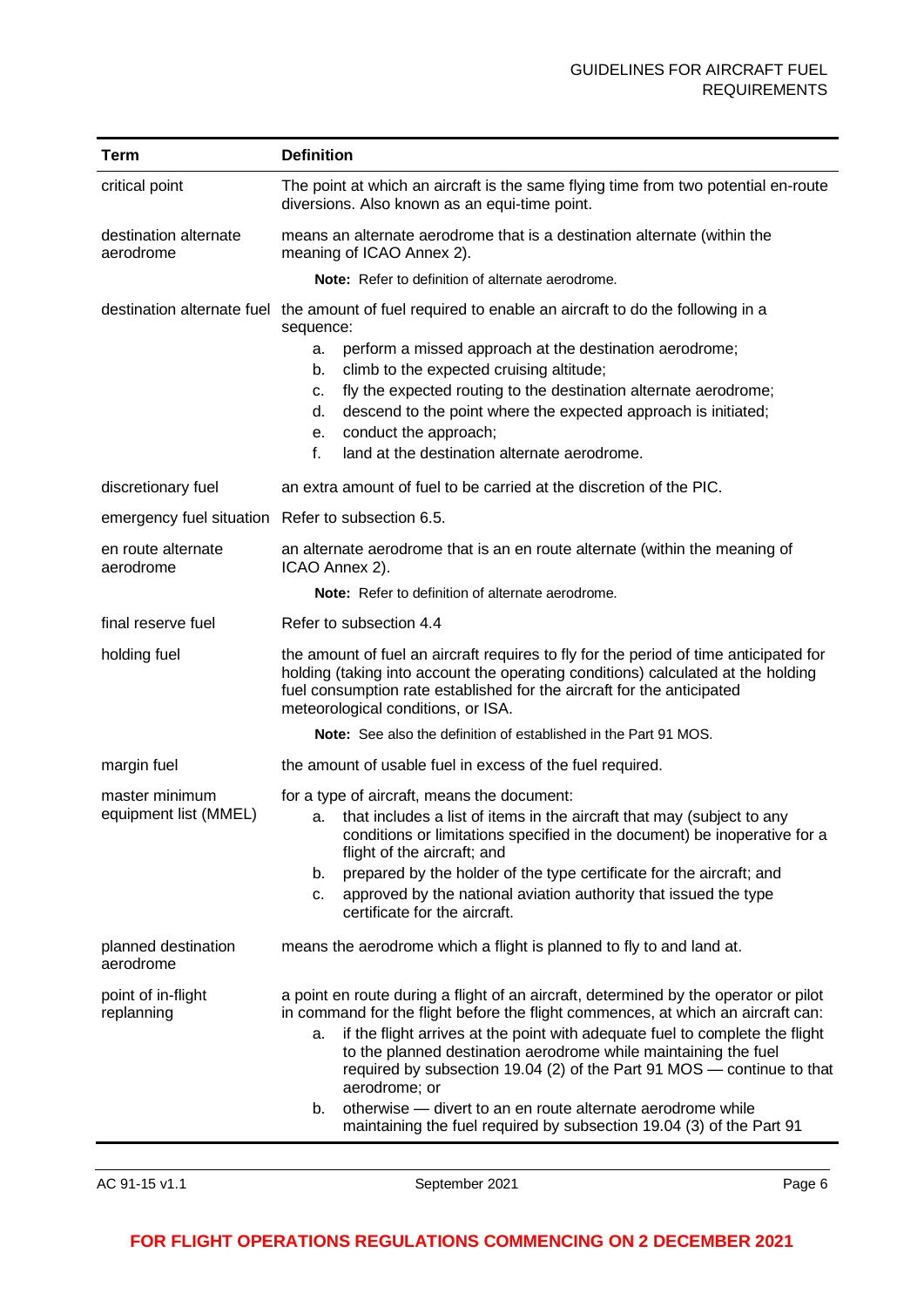| Term                            | <b>Definition</b>                                                                                                                                                                                                                                                                                                   |
|---------------------------------|---------------------------------------------------------------------------------------------------------------------------------------------------------------------------------------------------------------------------------------------------------------------------------------------------------------------|
|                                 | MOS.                                                                                                                                                                                                                                                                                                                |
| point of no return              | The last possible geographic point at which an aircraft can proceed to an<br>available en route alternate aerodrome for a given flight. It is the point beyond<br>which diversion to the en route alternate aerodrome is no longer possible and<br>the PIC is committed to proceeding to the destination aerodrome. |
| remote island                   | Christmas Island, the Cocos (Keeling) Islands, Lord Howe Island or Norfolk<br>Island.                                                                                                                                                                                                                               |
| take-off alternate<br>aerodrome | an alternate aerodrome that is a take-off alternate (within the meaning of Annex<br>2 to the Chicago Convention).                                                                                                                                                                                                   |
|                                 | Note: Refer to definition of alternate aerodrome.                                                                                                                                                                                                                                                                   |
| taxi fuel                       | the amount of fuel expected to be used by an aircraft before take-off, taking into<br>account:                                                                                                                                                                                                                      |
|                                 | local conditions at the departure aerodrome, including taxi time and<br>a.<br>traffic congestion; and                                                                                                                                                                                                               |
|                                 | APU consumption (if applicable).<br>b.                                                                                                                                                                                                                                                                              |
|                                 | Note: For rotorcraft operations requiring a take-off prior to taxi, such as hover taxi<br>from a confined helipad, taxi fuel is expected to be consumed prior to the<br>commencement of the departure.                                                                                                              |
|                                 | Note: This definition applies only to Part 91 operations.                                                                                                                                                                                                                                                           |
| trip fuel                       | the amount of fuel required to enable an aircraft to fly from any point along a<br>route until landing at a destination aerodrome including (as applicable) the<br>following:                                                                                                                                       |
|                                 | fuel for take-off and climb from departure aerodrome elevation to initial<br>a.<br>cruising level or altitude, taking into account the expected departure<br>routing;                                                                                                                                               |
|                                 | fuel for cruise from top of climb to top of descent, including any step<br>b.<br>climb or descent;                                                                                                                                                                                                                  |
|                                 | fuel from top of descent to the point where the approach is initiated,<br>c.<br>taking into account the expected arrival procedure;                                                                                                                                                                                 |
|                                 | fuel for executing an approach and landing at the planned destination<br>d.<br>aerodrome.                                                                                                                                                                                                                           |
| unforeseen factors              | factors that could have an influence on an aircraft's fuel consumption to the<br>planned destination aerodrome, including the following:                                                                                                                                                                            |
|                                 | the aircraft's deviation from the expected fuel consumption data for an<br>a.<br>aircraft of the same type;                                                                                                                                                                                                         |
|                                 | extended delays and deviations from planned routings or cruising<br>b.<br>levels.                                                                                                                                                                                                                                   |
| unusable fuel                   | The amount of fuel which is on board the aircraft but is unable to be used due to<br>fuel tank design/construction.                                                                                                                                                                                                 |
|                                 | Note: Unusable fuel is included in the basic weight and maximum zero fuel weight<br>as apply.                                                                                                                                                                                                                       |
| usable fuel                     | The amount of fuel which is available in the fuel tanks for supply to the<br>engine(s).                                                                                                                                                                                                                             |
|                                 |                                                                                                                                                                                                                                                                                                                     |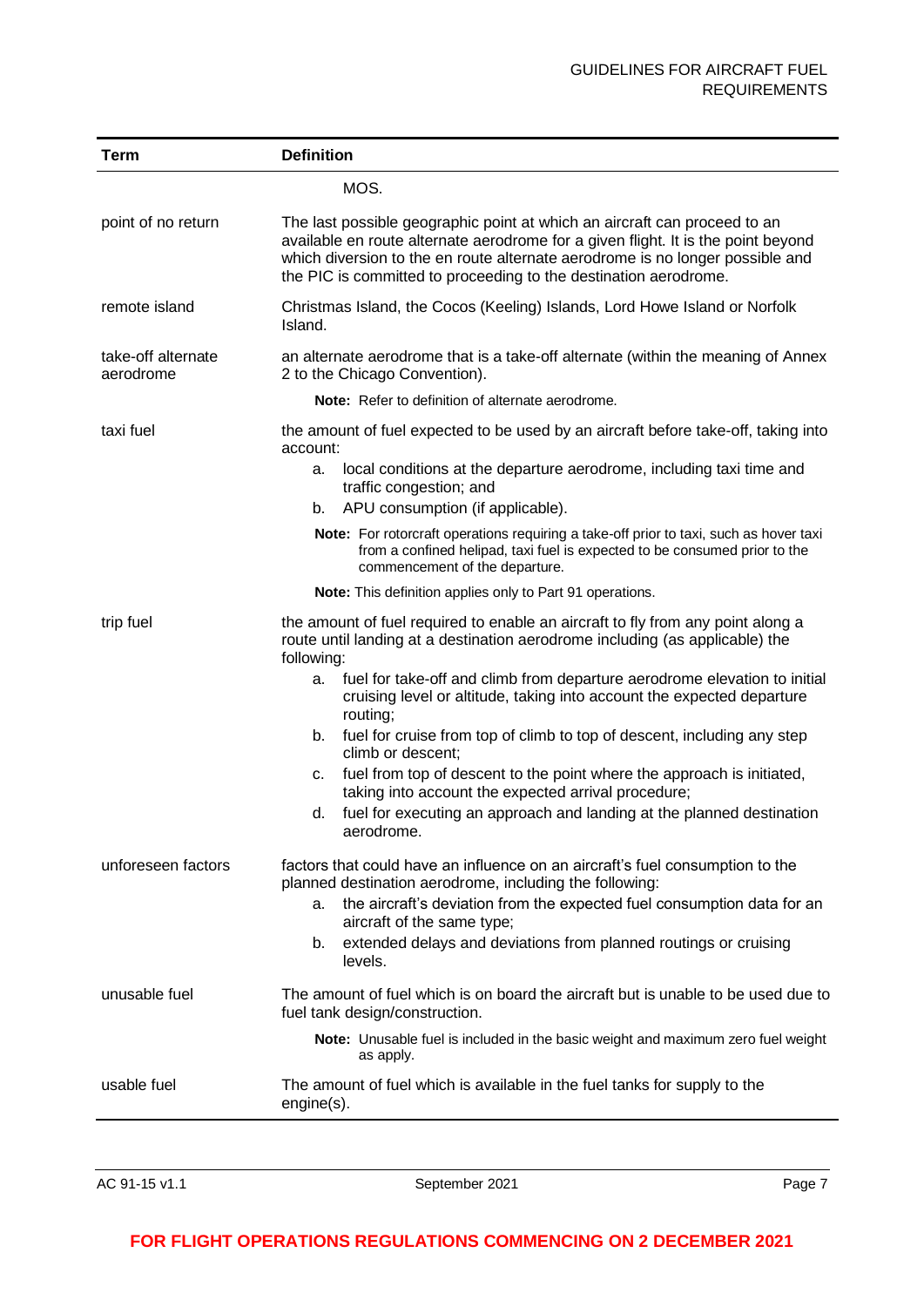## <span id="page-8-0"></span>**1.3 References**

#### **Regulations**

Regulations are available on the Federal Register of Legislation website<https://www.legislation.gov.au/>

| <b>Document</b> | Title                                                                 |
|-----------------|-----------------------------------------------------------------------|
| Part 91 of CASR | General operating and flight rules                                    |
| Part 91 MOS     | Part 91 (General Operating and Flight Rules) Manual of Standards 2020 |

#### **International Civil Aviation Organization documents**

International Civil Aviation Organization (ICAO) documents are available for purchase fro[m http://store1.icao.int/](http://store1.icao.int/)

| <b>Document</b>    | Title                                                                 |
|--------------------|-----------------------------------------------------------------------|
| ICAO Document 9976 | Flight Planning and Fuel Management (FPFM) Manual (1st edition 2016)  |
| ATM                | ICAO Doc 4444 PANS- Air Traffic Management (16th edition No. 7A 2016) |

#### **Aircraft flight manuals**

| <b>Document</b>      | Title                                                                                                             |
|----------------------|-------------------------------------------------------------------------------------------------------------------|
| B200/B200C POH/AFM   | Hawker Beechcraft Super King Air B200/B200C pilot's operating handbook<br>and FAA approved airplane flight manual |
| C <sub>210</sub> POH | Cessna Centurion 1978 Model 210M pilot's operating handbook                                                       |

#### <span id="page-8-1"></span>**1.4 Data**

| <b>Document</b> | Title                                                                                     |
|-----------------|-------------------------------------------------------------------------------------------|
|                 | Cessna 210M fuel usage data used with permission of Textron Innovations<br>Inc.           |
|                 | Beechcraft B200/B200C fuel usage data used with permission of Textron<br>Innovations Inc. |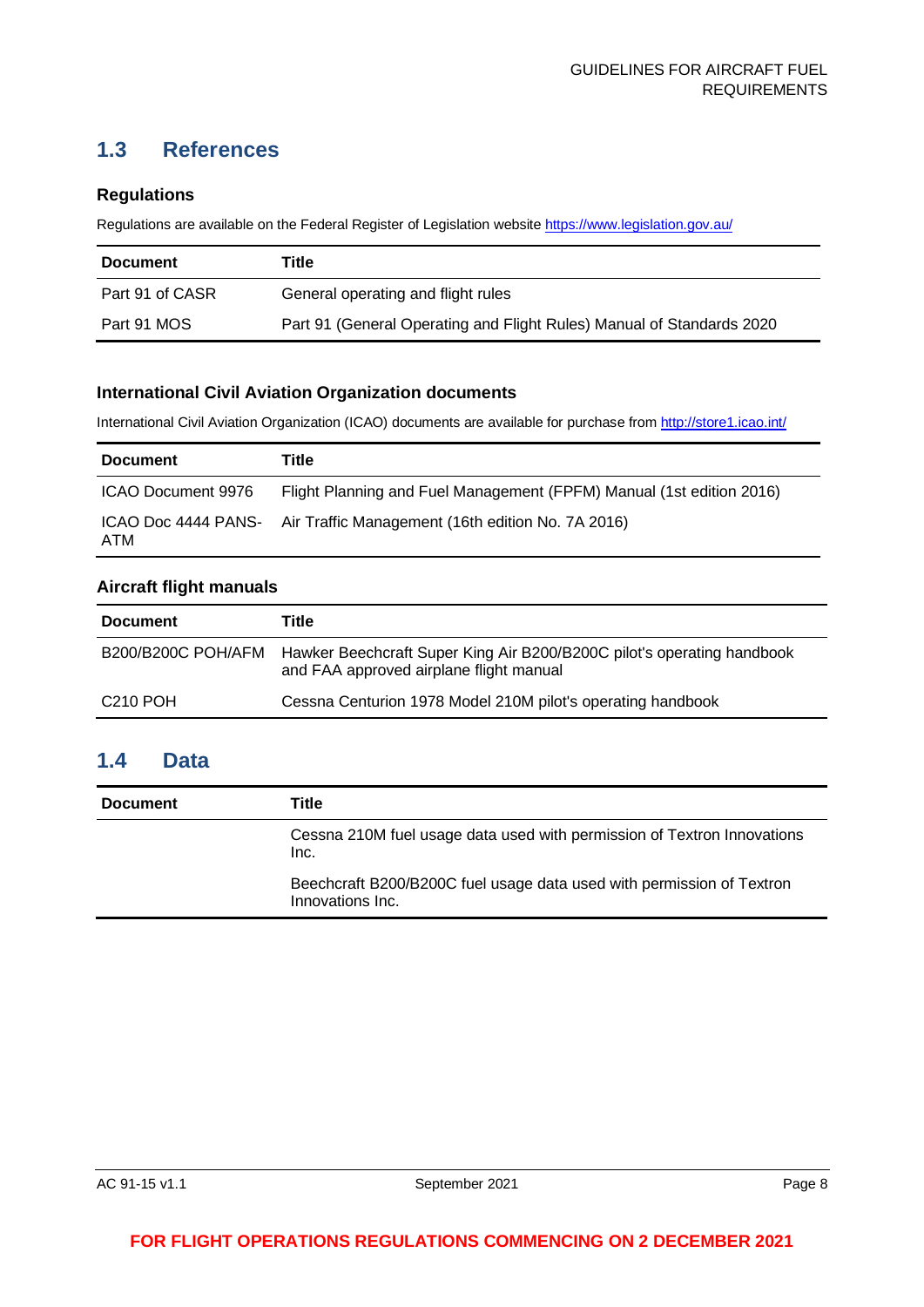# <span id="page-9-0"></span>**2 Introduction**

#### <span id="page-9-1"></span>**2.1 Aircraft fuel management**

- 2.1.1 The primary goal of effective fuel management is to ensure protection of fuel reserves to allow safe completion of flight. A secondary goal is to improve operational efficiency by reducing unnecessary fuel uplift.
- 2.1.2 The total amount of usable fuel required to be carried on board an aircraft must not only be sufficient for the planned flight it must also include a safe margin for deviations from the planned operation.

### <span id="page-9-2"></span>**2.2 Basic principles**

- 2.2.1 Part 91 of CASR requires fuel to be planned, uplifted, and managed to ensure that an aircraft is landed with not less than the required final reserve fuel on board. The basic principles of aircraft fuel management are divided into four broad topics that address fuel-related considerations and procedures:
	- − matters that must be considered when determining whether an aircraft has sufficient fuel to complete a flight safely (section [3\)](#page-11-0)
	- − the amounts of fuel that must be carried on board an aircraft for a flight (section [4\)](#page-13-0)
	- procedures for determining and monitoring amounts of fuel during a flight (section [5\)](#page-19-0)
	- − procedures to be followed if fuel reaches specified amounts (section [6\)](#page-25-0).

#### <span id="page-9-3"></span>**2.3 Differences between CAR 1988 and Part 91 of CASR**

- 2.3.1 One of the policies guiding the development of Part 91 of CASR was, where suitable, closer alignment with international standards.
- 2.3.2 In the context of fuel management, these policies have resulted in only minor changes which are all concerned with definitions. The legacy terms and the replacement new terms as a result of the development of Part 91 of CASR is shown at [Table 1.](#page-9-4)

#### **Table 1: Comparison between legacy terms and terms used in Part 91 of CASR**

<span id="page-9-4"></span>

| Legacy term           | Part 91 term                    |
|-----------------------|---------------------------------|
| Alternate fuel        | Destination alternate fuel      |
| Decision point        | Point of in-flight replanning   |
| Destination aerodrome | Planned destination aerodrome   |
| Destination alternate | Destination alternate aerodrome |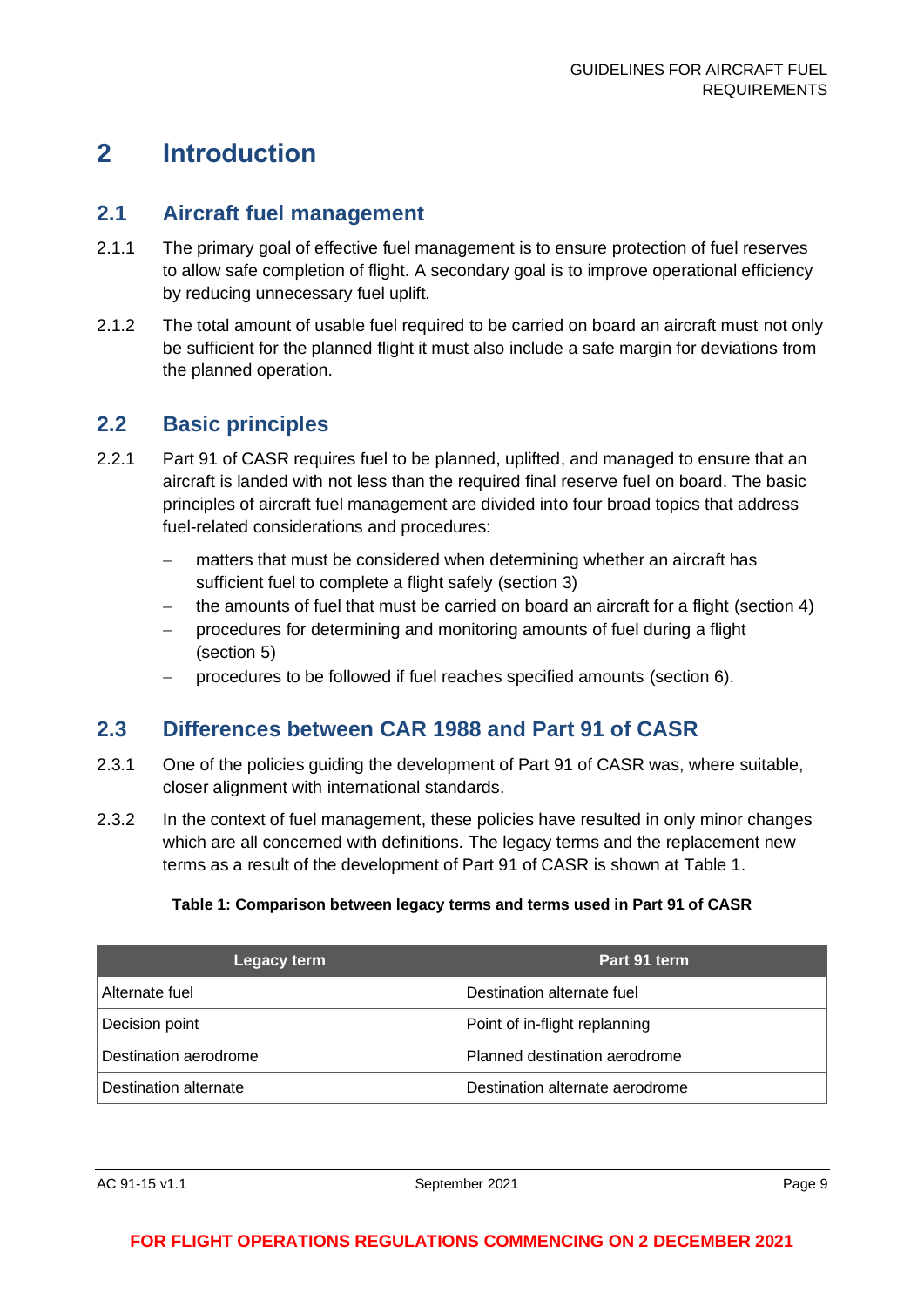#### GUIDELINES FOR AIRCRAFT FUEL REQUIREMENTS

| ∣Legacy term <sup>∣</sup> | Part 91 term                 |
|---------------------------|------------------------------|
| En-route alternate        | En-route alternate aerodrome |
| Fixed fuel reserve        | Final reserve fuel           |
| Variable fuel reserve     | Contingency fuel             |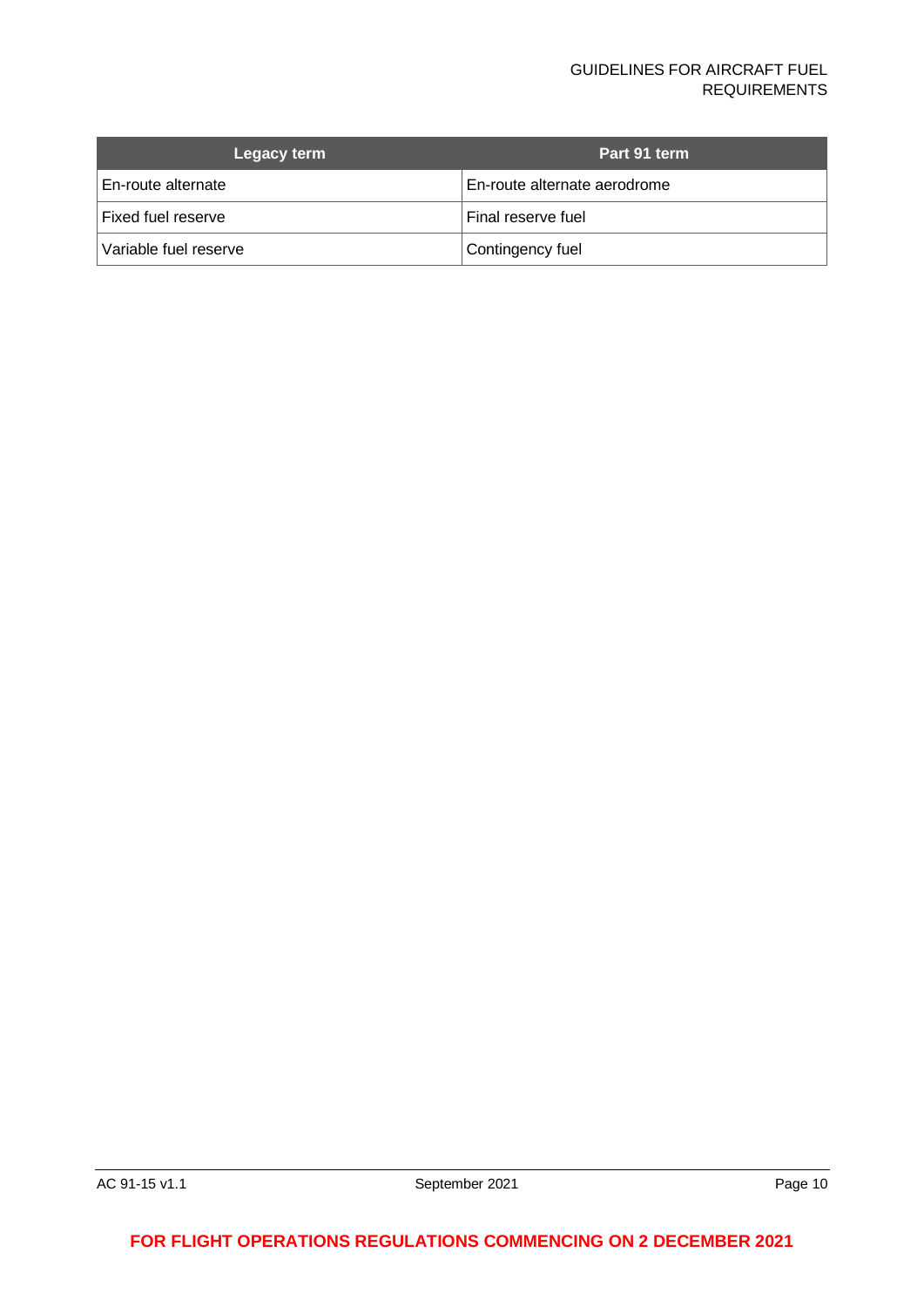# <span id="page-11-0"></span>**3 Matters that must be considered when determining whether an aircraft has sufficient fuel to safely complete a flight**

#### <span id="page-11-1"></span>**3.1 General**

3.1.1 To mitigate some of the risks posed by the variability of the aviation environment, a range of fuel-related matters must be addressed<sup>1</sup>. The amount of fuel required to ensure the safe completion of a flight must be determined before the flight commences. During a flight, the amount of fuel on board must be monitored.

### <span id="page-11-2"></span>**3.2 Aircraft-specific fuel consumption data**

- 3.2.1 Effective fuel planning and fuel management rely on the accuracy of the predicted fuel consumption rate. The accuracy of the fuel consumption data used for planning and decision-making varies according to the source of the data.
- <span id="page-11-4"></span>3.2.2 The most recent aircraft-specific fuel consumption data derived from a fuel consumption monitoring (FCM) system or the aircraft manufacturer's fuel consumption data must be used<sup>2</sup>. Where the aircraft flight manual or pilot's operating handbook does not contain such data, the engine manufacturer's fuel consumption data should be used.

**Note**: This may be the case for certain piston engine rotorcraft.

- 3.2.3 Where no specific fuel consumption data exists for the precise conditions of the flight, the aircraft may be operated in accordance with known or estimated fuel consumption data. There are aircraft for which no aircraft or engine manufacturer provided fuel consumption data exists. The use of fuel consumption data taken from the recent historical consumption records satisfies, in the simplest form, the requirement for fuel consumption data to be derived from a fuel consumption monitoring system.
- 3.2.4 Regardless of the way in which it is presented (which might be by electronic means), it is the responsibility of the PIC to ensure the data was originally obtained from one of the sources mentioned in paragraph [3.2.2](#page-11-4) of this AC.

# <span id="page-11-3"></span>**3.3 Operating conditions for the planned flight**

- <span id="page-11-5"></span>3.3.1 The following operating conditions have the potential to affect the predicted fuel consumption for a planned flight:
	- weight of the aircraft (actual or anticipated)
	- − Notices to Airmen
	- − weather reports and forecasts (i.e. temperature, wind, turbulence, icing, smoke)
	- − ATC procedures, restrictions, and anticipated delays

<sup>&</sup>lt;sup>1</sup> Chapter 19 of the Part 91 MOS.

<sup>&</sup>lt;sup>2</sup> Section 19.03 of the Part 91 MOS.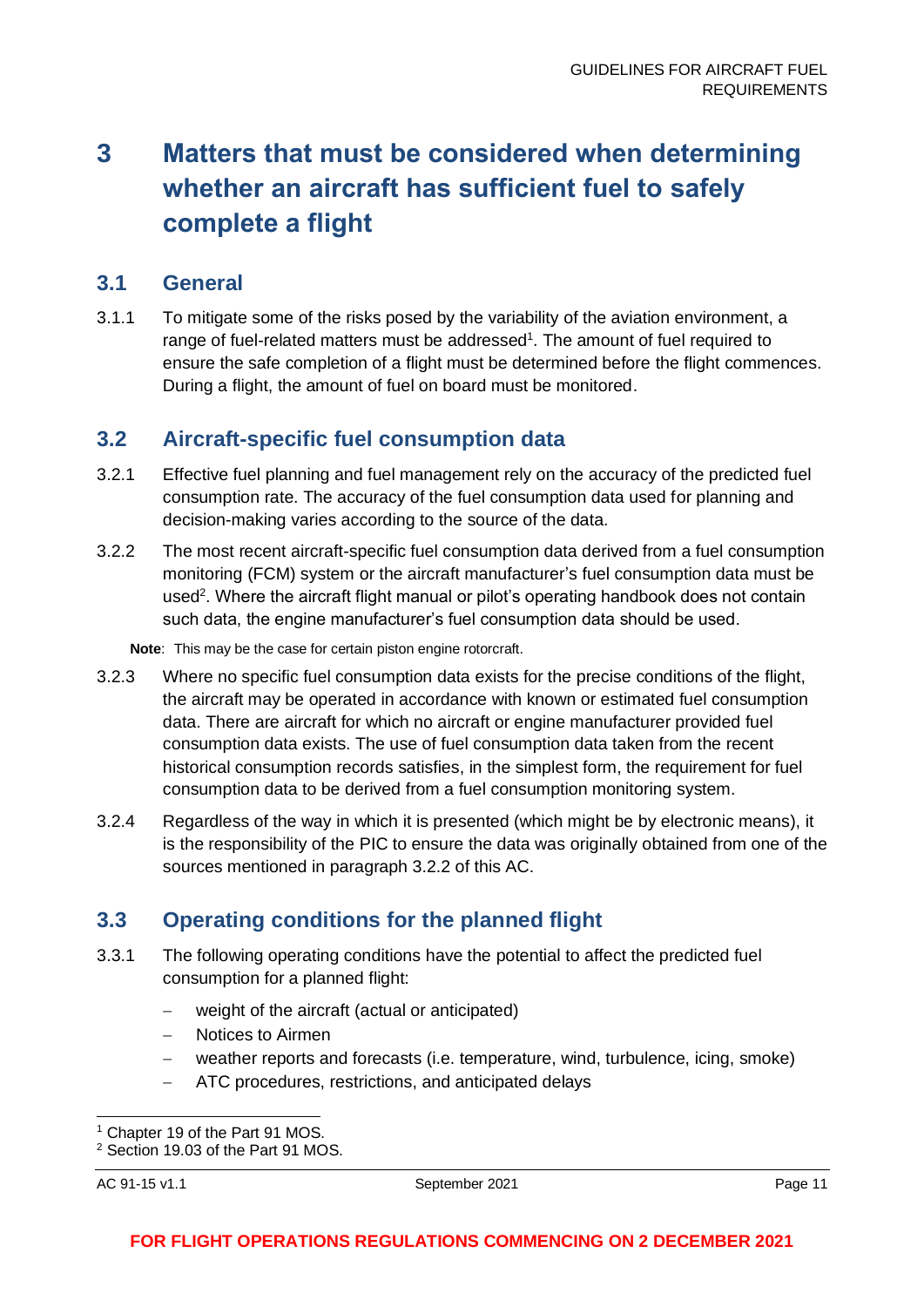- effects of deferred maintenance items and/or configuration deviations (e.g. configuration deviation list or supplementary type certificate).
- **Note**: Any fuel consumption performance penalties associated with unserviceable items, usually permitted in accordance with the MEL or MMEL, should be applied to the planned flight.

#### <span id="page-12-0"></span>**3.4 Potential deviations from planned flight path**

- 3.4.1 The pre-flight planning stage should produce an efficient flight plan that provides minimum sector time and associated minimum fuel consumption on the best possible route that avoids adverse weather conditions and meets all air traffic management requirements.
- 3.4.2 Pilots and operators must consider the adverse effects on fuel consumption of potential or likely deviations from the optimum planned path or flight conditions. To this end, flight planning must be based on realistic assumptions and assessments. When potential or likely deviations from planned fuel consumption are not well considered, there is an increased likelihood that the actual fuel consumption may exceed planned consumption, with possible erosion of safety margins.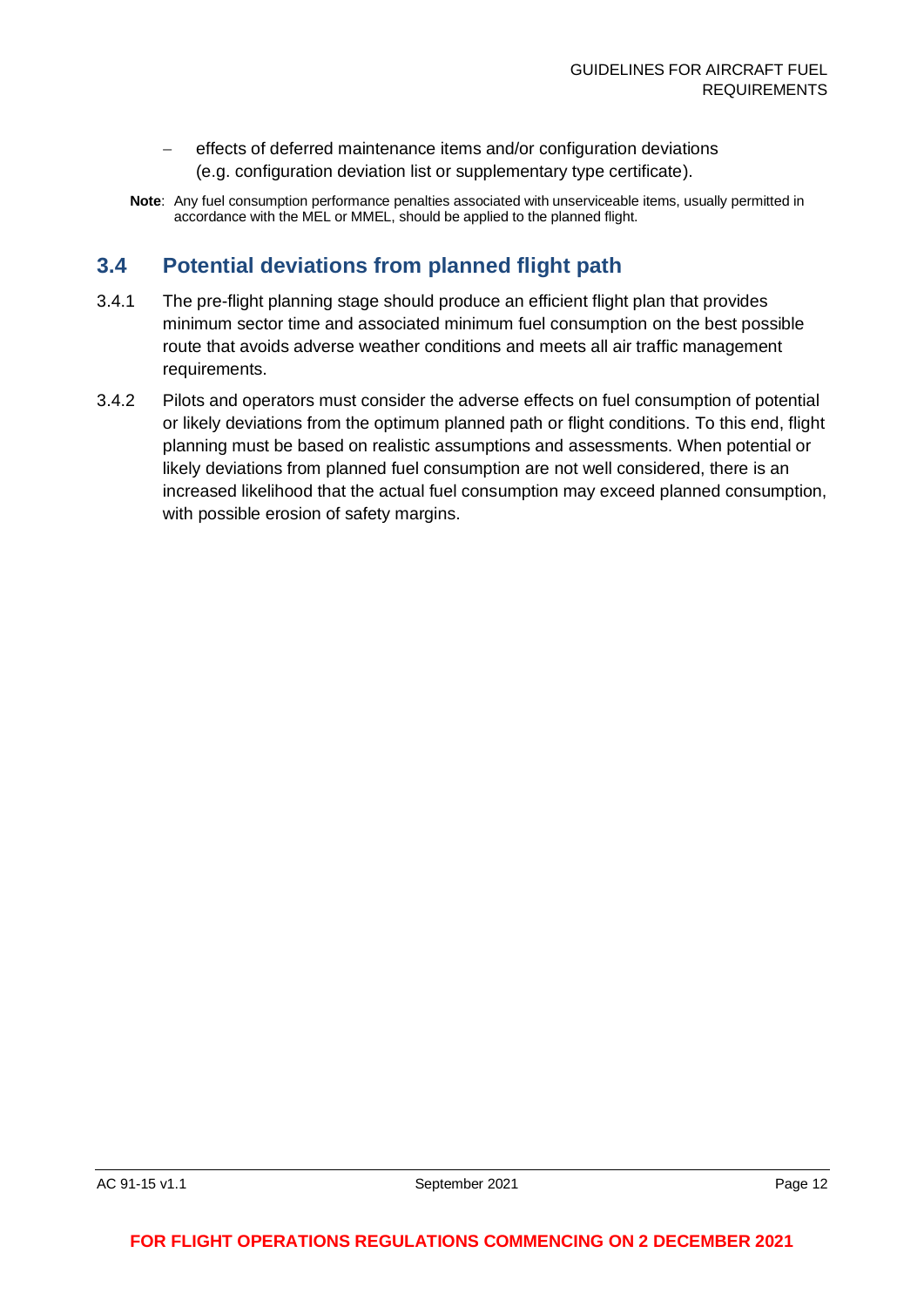# <span id="page-13-0"></span>**4 Amount of fuel that must be carried on board an aircraft for a flight**

### <span id="page-13-1"></span>**4.1 General**

- 4.1.1 The amount of fuel that must be on board an aircraft varies according to the stage of flight at which it is confirmed or checked. In this context, the stages are:
	- at the commencement of the flight
	- during the flight at the following times:
		- o at the time of a fuel quantity check
		- o at a point of in-flight replanning.

### <span id="page-13-2"></span>**4.2 Usable fuel required at the commencement of a flight**

- 4.2.1 The pre-flight planning process includes a calculation of the amount of usable fuel that must be on board an aircraft when the flight commences. The amount of usable fuel required to be on board at the commencement of a flight includes the following<sup>3</sup>:
	- − taxi fuel
	- − trip fuel
	- − destination alternate fuel (if required)
	- − holding fuel (if required)
	- − contingency fuel (if applicable)
	- final reserve fuel
	- − additional fuel (if applicable).
- 4.2.2 Explanations of each of these fuel amounts can be found in the [Reference material](#page-4-0) section of this AC.
- 4.2.3 The commencement of a flight, for the purposes of fuel requirements, is when the aircraft first moves under its own power for the purpose of take-off. There may, however, be rotorcraft operations that, for the purposes of departing the aerodrome, require an airborne segment of the taxi before take-off.

### <span id="page-13-3"></span>**4.3 Usable fuel required during a flight**

- <span id="page-13-4"></span>4.3.1 If the PIC or operator has determined a point of in-flight replanning before a flight, the fuel that must be on board from that point includes the following<sup>4</sup>:
	- − trip fuel from that point
	- − destination alternate fuel (if required)
	- holding fuel (if required)
	- contingency fuel (if applicable)

<sup>3</sup> Subsection 19.04(1) of the Part 91 MOS.

<sup>4</sup> Subsection 19.04(2) of the Part 91 MOS.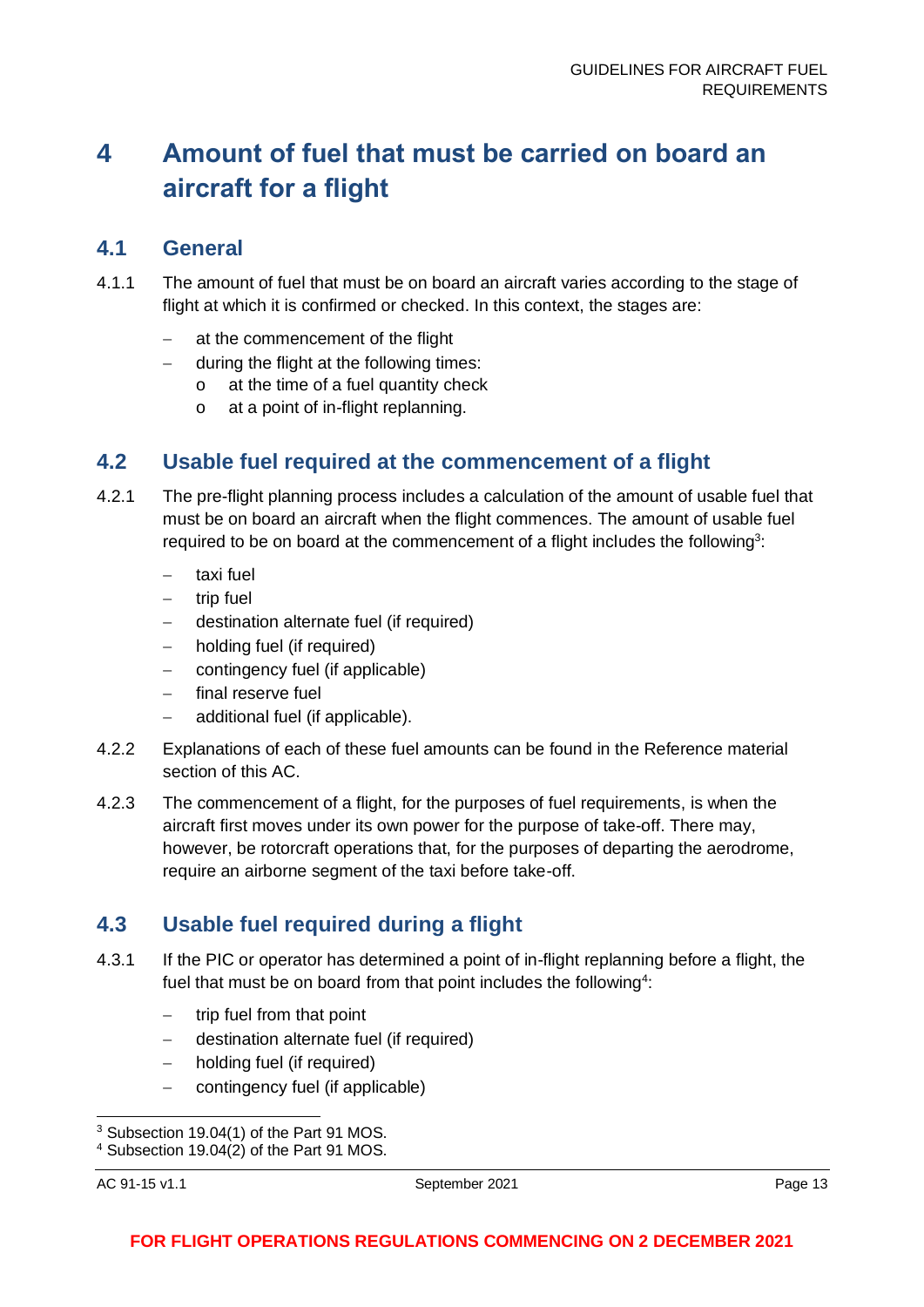- final reserve fuel
- − additional fuel (if applicable).
- <span id="page-14-0"></span>4.3.2 Regardless of whether a point of in-flight replanning has been determined, throughout a flight the PIC must regularly check the amount of fuel on board the aircraft. At any time, the amount of fuel that must be on board includes the following<sup>5</sup>:
	- − trip fuel from that time
	- − destination alternate fuel (if required)
	- holding fuel (if required)
	- final reserve fuel
	- − additional fuel (if applicable).
- 4.3.3 If the fuel on board the aircraft is below the amount required by paragraph [4.3.2,](#page-14-0) the procedure mentioned in section [6](#page-25-0) of this AC must be conducted.
	- **Note:** The principle difference between the generic fuel requirements to continue a flight (paragrap[h 4.3.2\)](#page-14-0) and the fuel required from a point of in-flight replanning (paragraph [4.3.1\)](#page-13-4) is the requirement for a contingency fuel.
- 4.3.4 If, during pre-flight planning, the PIC decides to use fuel for a purpose other than was intended, they must conduct a re-analysis and, if applicable, adjust the planned flight to ensure continued compliance with the minimum usable fuel requirements<sup>6</sup>. This will ensure that fuel that was intended or required for the continuation of the flight is not consumed during a prior flight phase without the PIC giving appropriate consideration to the consequences.
- 4.3.5 Consumption of taxi fuel in excess of that planned may reduce the amount of remaining available fuel to less than the amount required to safely conduct the flight. In such a case, the flight may not proceed without replanning. Similarly, the use of trip fuel in excess of that planned may reduce the amount of available destination alternate fuel to less than the required amount, necessitating replanning or diversion.
- 4.3.6 When planned fuel is not consumed in a prior phase, the surplus fuel may be used in a subsequent phase. For example, if a flight is planned with the requirement for a destination alternate aerodrome and, during the course of the flight, that operational requirement is removed, the planned destination alternate fuel may be used for other purposes. However, the final reserve fuel must be preserved in all cases.
- 4.3.7 Circumstances may arise during a flight where the suitability of the destination aerodrome, a destination alternate aerodrome, or an en route alternate aerodrome may change. As an example if, during a flight, the PIC becomes aware of a change to conditions that imposes a fuel requirement, such as the requirement to nominate an alternate aerodrome or notice of holding requirements, the PIC must comply with the requirements described in paragraph [4.3.2](#page-14-0) of this AC. For the avoidance of doubt, the point at which the PIC becomes aware of changes in conditions is not considered a point of in-flight replanning.

<sup>5</sup> Subsection 19.04(3) of the Part 91 MOS.

 $6$  Subsection 19.04(4) of the Part 91 MOS.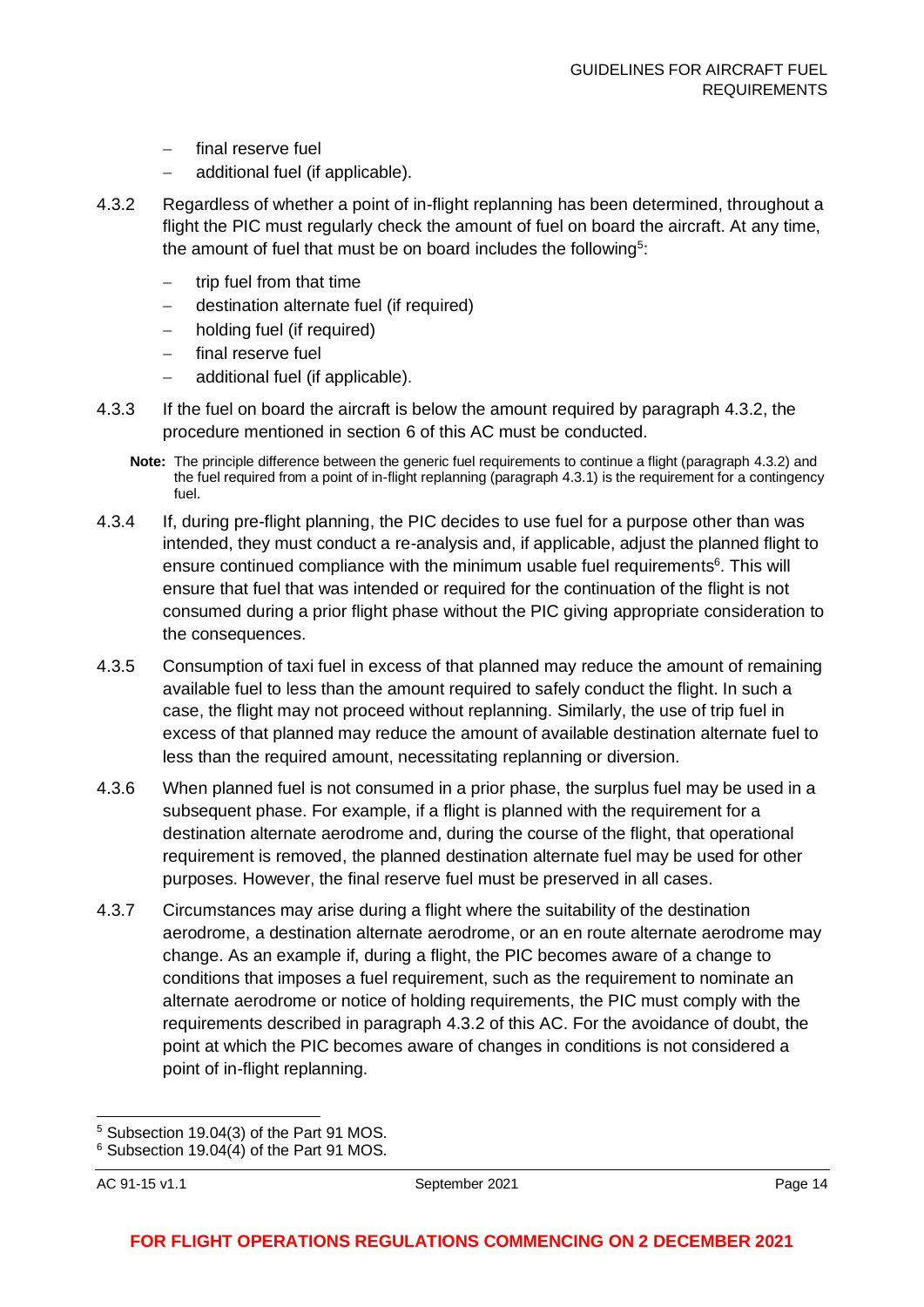**Note:** In some circumstances, the PIC may be required to divert to an alternative suitable aerodrome when a requirement is imposed that was not in place prior to the commencement of the flight, placing the aircraft in a situation where fuel requirements brought about by the change in circumstances cannot be met. If this situation occurs when the aircraft is beyond the last point of safe diversion, the PIC's options will have been reduced to continuing to the planned destination with less than the required fuel.

## <span id="page-15-0"></span>**4.4 Contingency fuel and final reserve fuel**

- 4.4.1 For Part 91 operations, the contingency fuel and final reserve fuel are prescribed in the Part 91 MOS and are described below.
- 4.4.2 Because of the varying nature of the operations, the amounts of fuel mentioned below do not apply to air transport operations. Air transport operators must comply with the requirements of Parts 121, 133 or 135 of CASR, as applicable.
- 4.4.3 Contingency fuel, for an aircraft in a kind of flight mentioned in an item of [Table 2,](#page-15-1) means the amount of fuel required to compensate for unforeseen factors, and which must not be less than:
	- the percentage (if any) of the planned trip fuel for the flight, as specified in column 4 of the same item

or

- in the event of in-flight replanning the percentage (if any) of the trip fuel for the replanned flight, as specified in column 4 of the same item.
- 4.4.4 Final reserve fuel means the calculated amount of fuel that:
	- is required to fly an aircraft:
		- o at 1 500 ft above aerodrome elevation in ISA conditions for the period of time specified for the flight in column 3 of [Table 2](#page-15-1)
		- o for an aircraft that is a rotorcraft conducting IFR flight or VFR flight by night, or an aeroplane, or an airship — at holding speed
		- o for an aircraft that is a rotorcraft conducting a VFR flight by day at range speed
		- o at the aircraft's estimated weight on arrival at the destination alternate aerodrome or the planned destination aerodrome when no destination alternate aerodrome is required (the relevant aerodrome) to the relevant aerodrome.
	- is usable fuel remaining in the fuel tanks on completion of the final landing at the relevant aerodrome.

<span id="page-15-1"></span>

|      | Aircraft (by aircraft<br>category)* | Kind of flight (by<br>flight rules) | flight time | Final reserve fuel Contingency fuel<br>amount |
|------|-------------------------------------|-------------------------------------|-------------|-----------------------------------------------|
| Item | Column 1                            | Column 2                            | Column 3    | Column 4                                      |
|      | Aeroplane with an                   | Day VFR                             | 30 minutes  | N/A                                           |

#### **Table 2: Final reserve fuel and contingency fuel requirements**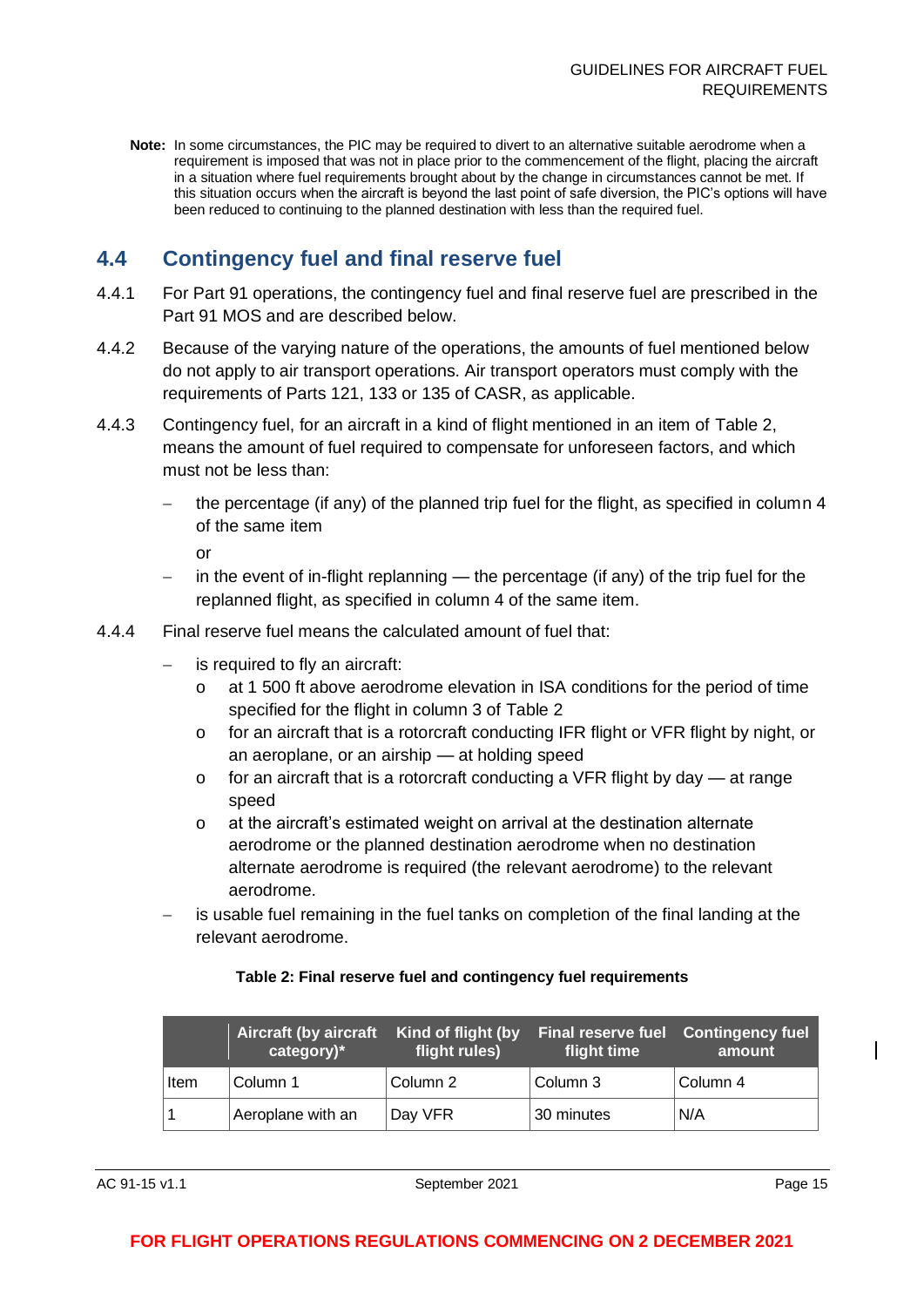|                | <b>Aircraft (by aircraft</b><br>category)*                                              | Kind of flight (by<br>flight rules) | <b>Final reserve fuel</b><br>flight time | <b>Contingency fuel</b><br>amount |
|----------------|-----------------------------------------------------------------------------------------|-------------------------------------|------------------------------------------|-----------------------------------|
| $\overline{2}$ | MTOW of not more                                                                        | Night VFR                           | 45 minutes                               | N/A                               |
| 3              | than 5 700 kg (piston<br>engine or turboprop)                                           | <b>IFR</b>                          | 45 minutes                               | N/A                               |
| 4              | Turbojet aeroplane<br>or aeroplane with an<br>MTOW of more than<br>5 700 kg (turboprop) | <b>IFR or VFR</b>                   | 30 minutes                               | 5% of trip fuel                   |
| 5              | Aeroplane with an<br>MTOW of more than<br>5 700 kg (piston<br>engine)                   | IFR or VFR                          | 45 minutes                               | 5% of trip fuel                   |
| 6              | Rotorcraft                                                                              | VFR                                 | 20 minutes                               | N/A                               |
| 7              | Rotorcraft                                                                              | Night VFR                           | 30 minutes                               | N/A                               |
| 8              | Rotorcraft                                                                              | IFR.                                | 30 minutes                               | N/A                               |

**\*** The defined terms '*small aeroplane'* and '*large aeroplane'* appeared in the initial versions of the Part 91 MOS and the Plain English Guide and have historically referred to aeroplanes below and above the 5 700 kg MTOW limit. To avoid potential confusion with the new terms, '*smaller aeroplane'* (Part 135) and '*larger aeroplane'* (Part 121), all references to the terms '*small aeroplane'* and '*large aeroplane'* are to be replaced with explicit MTOW limits.

- 4.4.5 The calculation and uplift of contingency fuel is a means of mitigating, to some degree, the risks associated with operational factors or hazards that cannot be planned for, anticipated, or controlled.
- 4.4.6 In many instances, the contingency fuel remains unconsumed throughout flight and is remaining on board upon arrival at the destination. At other times, operational factors may necessitate consumption of contingency fuel throughout the flight, or even before becoming airborne.
- 4.4.7 Examples of operational factors include:
	- − the possibility of inaccurate wind forecasting
	- − unanticipated delays at the departure aerodrome
	- inability to maintain a planned level (through stress of weather or some other factors) resulting in increased fuel consumption associated with operating at lower levels.

### <span id="page-16-0"></span>**4.5 Additional fuel**

4.5.1 The requirement for additional fuel is intended to protect against the very unlikely event of an engine failure or depressurisation at the most critical point (CP) in the flight and presumes that the majority of the fuel used in basic fuel planning will be available for use in proceeding to an en-route alternate aerodrome. The consideration of engine failure or depressurisation at the most critical point along the route is called the critical fuel scenario.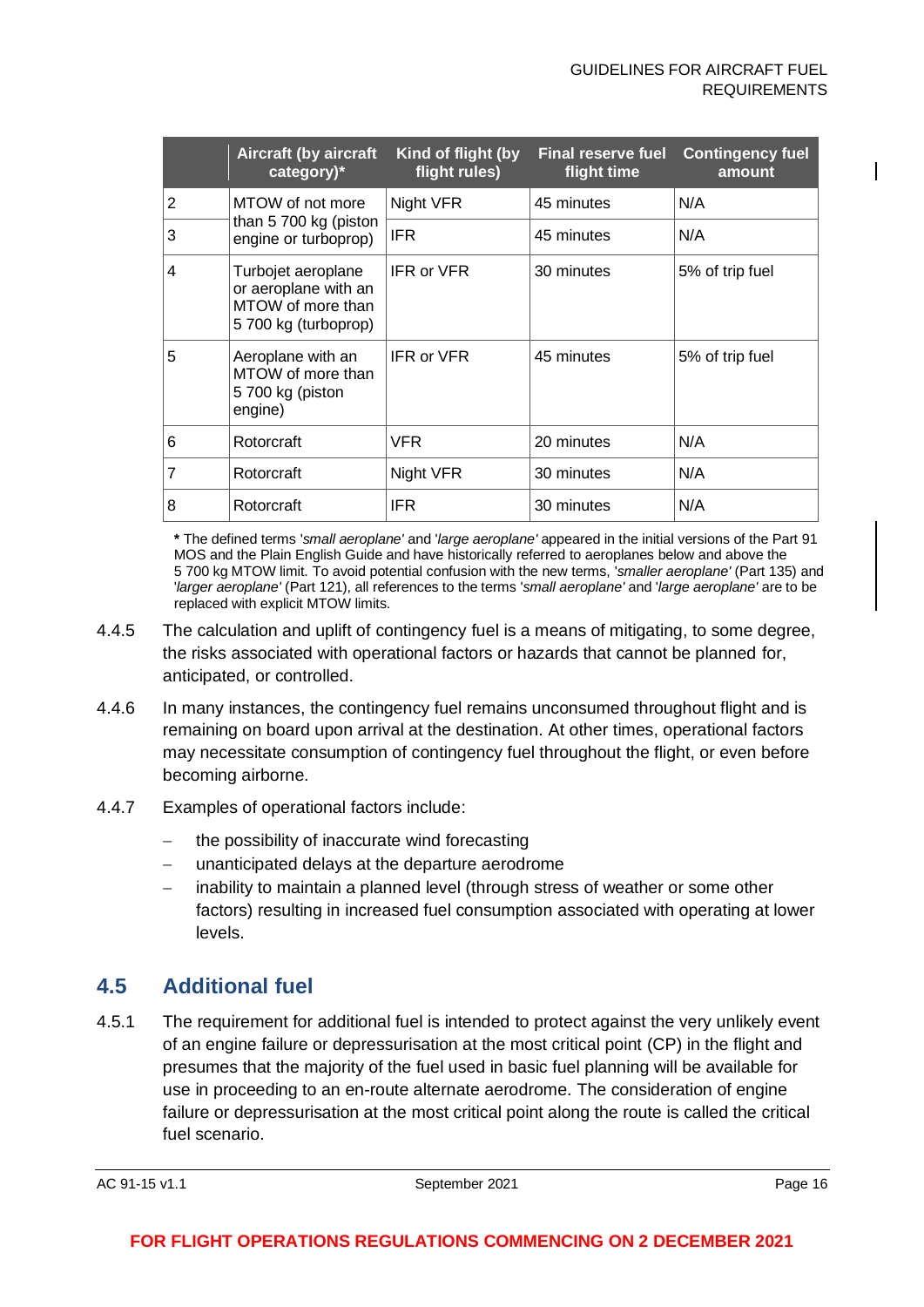- 4.5.2 In addition to the standard fuel amounts, pilots of pressurised or multi-engine aircraft are required to determine how much fuel must be carried to address the critical fuel scenario.
- 4.5.3 During flight planning, up to three calculations will be required:
	- basic fuel planning (assuming all operations normal)
	- − fuel to address critical fuel scenario assuming engine failure at the most critical point
	- − fuel to address critical fuel scenario assuming depressurisation at the most critical point.
- 4.5.4 In calculating the fuel required to address the critical fuel scenario, the following fuel is considered:
	- assuming normal operations up to the most critical point:
		- o taxi fuel
		- o trip fuel from take-off to the CP.
	- − calculated for depressurised and/or OEI operations (whichever results in the greater subsequent fuel consumption):
		- o fuel to proceed from the most critical point to an alternate aerodrome or helicopter landing site
		- o fuel to fly for 15 mins at the holding speed for the aircraft at 1 500 ft above the aerodrome elevation in ISA conditions
		- o fuel to conduct an approach and landing.
- 4.5.5 Additional fuel is the difference between the fuel required by basic fuel planning and the fuel required to address whichever critical fuel scenario requires the most fuel. Note that in circumstances where the fuel required by the basic fuel planning exceeds the fuel required in either critical fuel scenario, no additional fuel is required.
- 4.5.6 Appendix A [Additional fuel calculations](#page-31-0) shows examples of additional fuel calculations.

#### <span id="page-17-0"></span>**4.6 Protected and unprotected fuel amounts**

- 4.6.1 An amount of fuel is considered protected if, for regulatory or operational reasons, it must not to be consumed until a determined point in a flight. A fuel amount can be protected, partially protected or unprotected. Final reserve fuel must always be protected to the final landing.
- 4.6.2 Contingency fuel might be protected if its presence is used in the calculation of additional fuel. Typically, if additional fuel must be carried, contingency fuel might be protected to the critical point and unprotected from the critical point to the destination aerodrome or alternate aerodrome.
- 4.6.3 Destination alternate fuel should be protected until either the planned destination aerodrome is reached, or the operational requirement to carry destination alternate fuel no longer applies such as unexpected weather improvements at a planned destination aerodrome.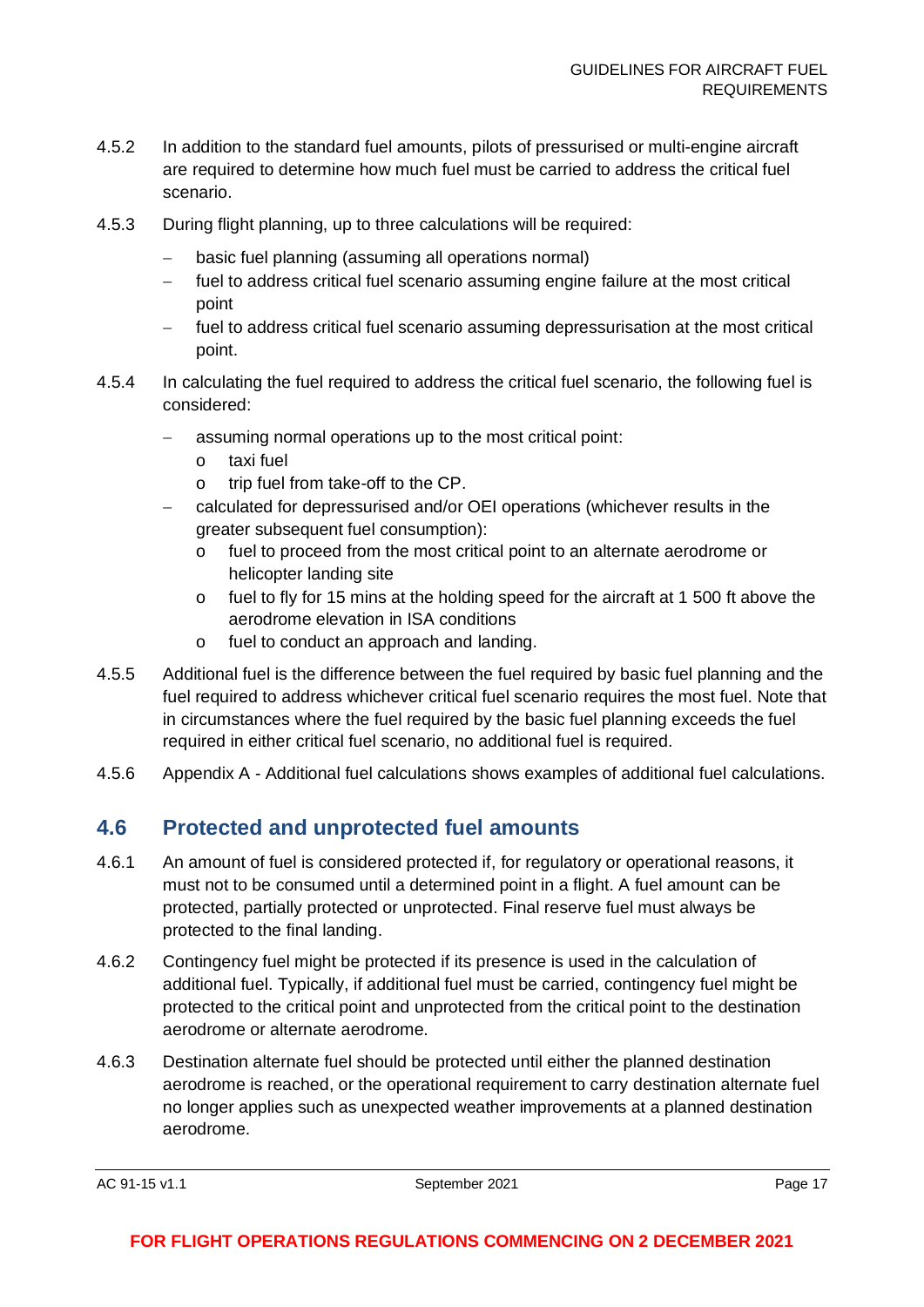- 4.6.4 A partially protected fuel amount means that some but not all of the amount must be protected.
- 4.6.5 In cases where fuel amounts must be protected, pilots and operators should considerer carrying discretionary fuel to ensure an adequate safety margin above minimum fuel amounts is maintained.

### <span id="page-18-0"></span>**4.7 Sample fuel calculations**

4.7.1 Appendix B - [Sample fuel calculations](#page-34-0) shows examples of sample fuel calculations.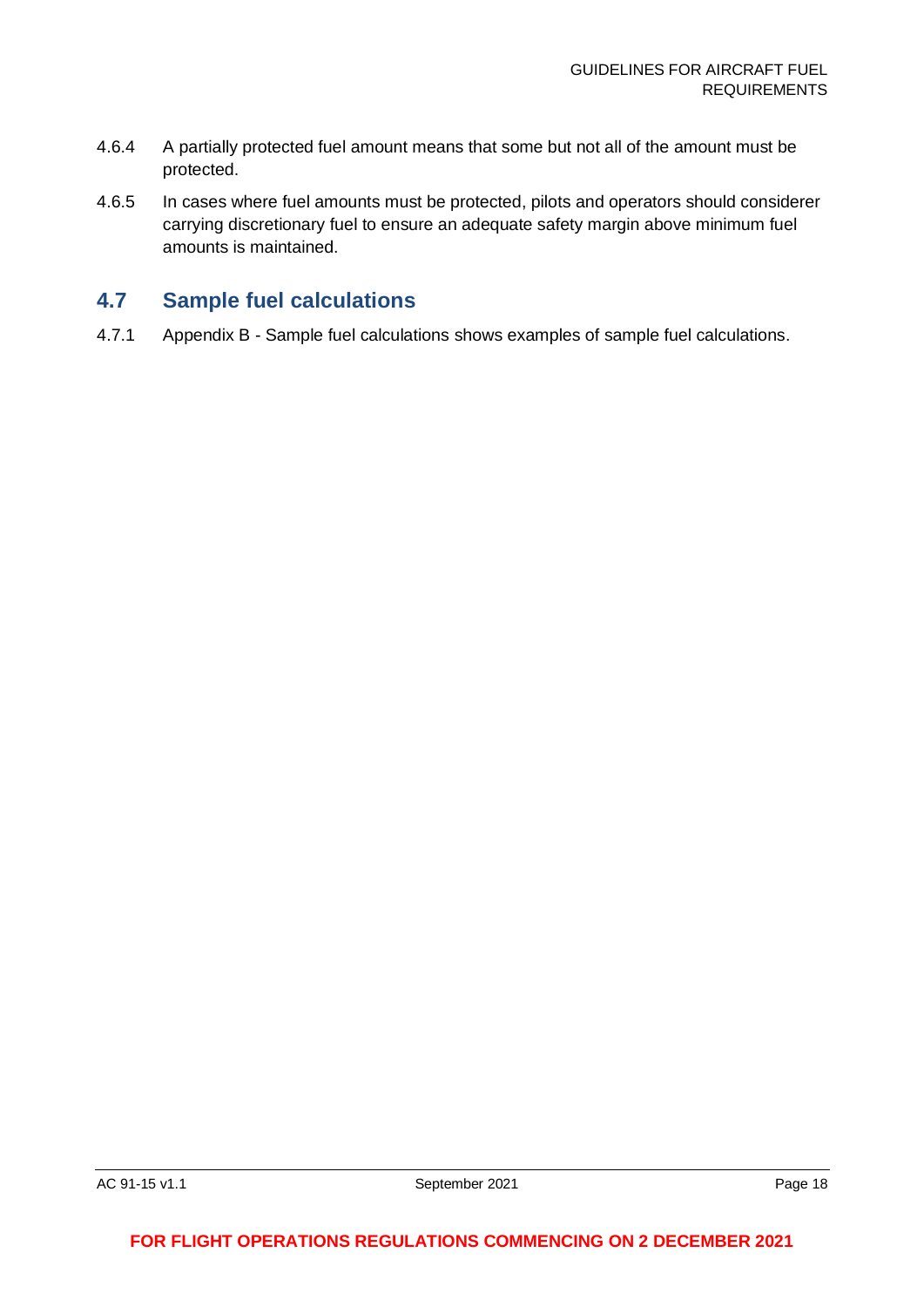# <span id="page-19-0"></span>**5 Determining and monitoring amount of fuel on board**

#### <span id="page-19-1"></span>**5.1 General**

- 5.1.1 Knowing how much fuel is on board during the flight is essential to safety. The process of determining, recording, and monitoring fuel amounts to ensure fuel reserves are protected is divided into four task phases in order to differentiate the priorities and consequential elements required as a flight commences and then continues:
	- − pre-flight fuel quantity checks (subsection [5.2\)](#page-19-2)
	- − in-flight fuel management (subsection [5.3\)](#page-20-0)
	- in-flight fuel quantity checks (subsection [5.4\)](#page-23-0)
	- − post-flight fuel quantity checks (subsection [5.5\)](#page-24-0).

### <span id="page-19-2"></span>**5.2 Pre-flight fuel quantity checks**

- 5.2.1 Before commencing a flight, the PIC must ensure that a pre-flight determination of the amount of useable fuel on board the aircraft is conducted<sup>7</sup>. It is of critical importance that the amount of usable fuel on board an aircraft at the commencement of and during a flight is known with the highest level of certainty. The amount of fuel contained in the tanks at the commencement of the flight is the datum upon which fuel calculations and subsequent fuel-related decisions are based.
- 5.2.2 Unless assured and verified by the PIC that the aircraft fuel tanks are completely full, or a totally reliable and accurately graduated dipstick, sight gauge, drip gauge or tank tab reading can be made, the PIC should endeavour to use the best available cross-check process before engine start. The cross-check should use at least two different verification methods to determine the amount of fuel on board. The following are examples of recommended verification combinations:
	- − check of visual readings (e.g. tank tab, dipstick, drip gauge, sight gauges) against fuel consumed indicator readings
	- having regard to previous readings, a check of cockpit fuel quantity indications or visual readings against fuel consumed indicator readings
	- − after refuelling and having regard to any recorded post-flight fuel quantities, a check of cockpit fuel quantity indications or visual readings against the refuelling uplift readings
	- − when a series of flights is undertaken by the same pilot and refuelling is not carried out at intermediate stops, checking of the cockpit fuel quantity indications against computed fuel on board and/or fuel consumed indicator readings, provided the particular system is known to be reliable.
- 5.2.3 Where a discrepancy in fuel quantity is apparent between fuel quantity verification methods, another method should be used to attempt to eliminate an erroneous figure. CASA recommends that a conservative approach be taken, using the lower quantity

<sup>7</sup> Subsection 19.05(1) of the Part 91 MOS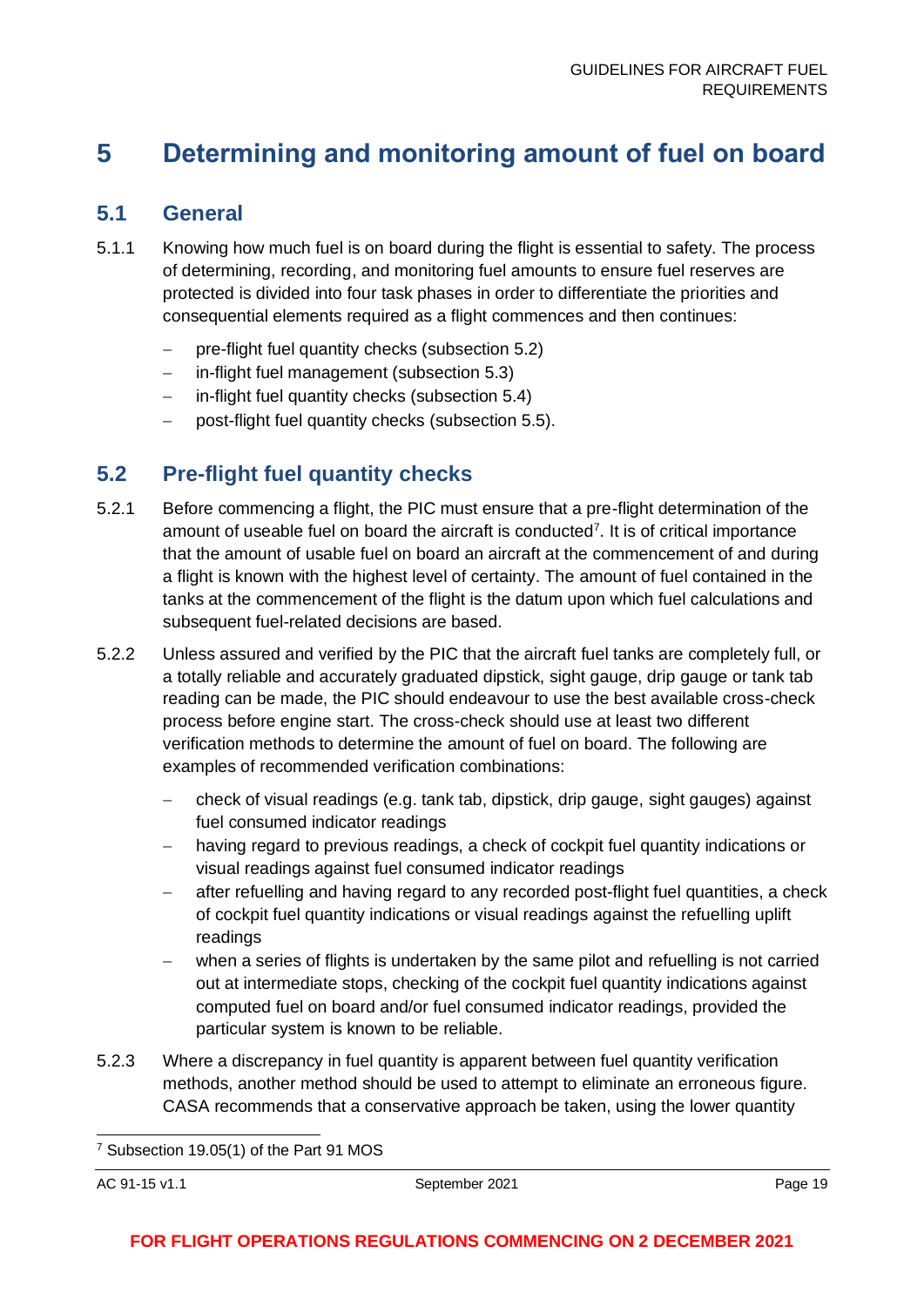figure as the basis for fuel calculations, and the higher figure for aircraft weight calculations. Any persisting disparity between fuel verification methods should be investigated and resolved.

- 5.2.4 Fuel gauges, particularly on smaller aircraft, may be unreliable. Except when the fuel tank is full, it is difficult to accurately establish the quantity of fuel in a tank unless the aircraft is in the attitude recommended by the manufacturer, and the manufacturer has provided an accurately graduated dipstick, sight gauge, drip gauge or fuel tank tab. Unless the aircraft is in the attitude recommended by the manufacturer, any direct reading of a partially filled tank should be discounted or rounded down to a figure consistent with the next lower tab or marking.
- 5.2.5 Placing sole reliance on a fuel quantity gauge to assess fuel quantity and not crosschecking fuel quantity information from a second source, exposes the PIC to the risk of being unable to determine actual fuel remaining should the fuel quantity gauge indication become faulty.
- 5.2.6 Given the designs and location of some aeroplane and rotorcraft fuel tank installations, it is often difficult to obtain a direct reading of fuel tank quantity at a level other than full. To ensure an accurate fuel quantity, it is imperative that flight times and fuel uplifts are recorded and routinely reconciled as part of the fuel quantity cross-checks. The accurate recording of flight times and respective fuel uplifts presents an additional means of tracking actual fuel consumption for subsequent flight planning and in-flight fuel management decision-making. Periodic filling to full allows a baseline from which flight-time based fuel consumption tracking can be verified.
- 5.2.7 Modern certified fuel quantity indication systems (FQIS) can integrate fuel tank probe volume readings and fuel density measurements, combined with full authority digital engine control engine fuel consumption information to present the flight crew with the weight of the fuel remaining in the fuel tanks. These systems may also contain independent fuel tank low fuel level warning sensors. the manufacturers of these systems still recommend that flight crew conduct regular in-flight checks of the fuel quantity remaining according to the FQIS to confirm anticipations and detect any discrepancies.

#### <span id="page-20-0"></span>**5.3 In-flight fuel management**

- 5.3.1 In-flight fuel management can be thought of as the combination of the in-flight fuel quantity checks described in subsection [5.4](#page-23-0) of this AC and the procedures contained in section [6.](#page-25-0)
- 5.3.2 In-flight fuel management is the practical means of ensuring fuel is either:
	- used in the manner intended during pre-flight planning or in-flight replanning, or
	- used to enable an alternative course of action to safely complete the flight when conditions or fuel consumption during a flight differs from those expected during planning.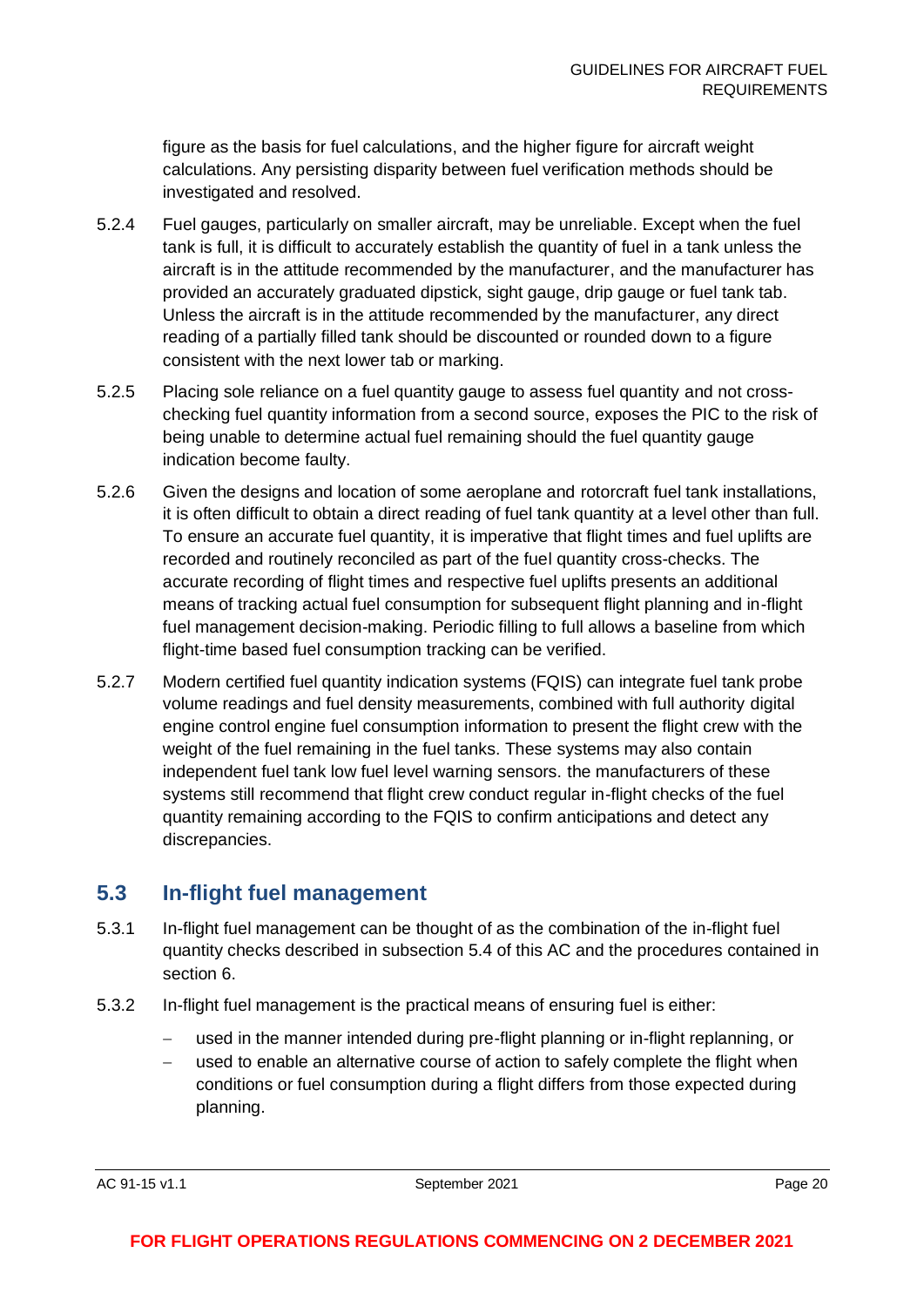- 5.3.3 In-flight fuel management does not replace pre-flight planning or in-flight replanning activities; rather, it acts to ensure continual validation of planning assumptions that influence fuel usage and required fuel reserves. Such validation serves as a trigger for re-analysis and adjustment activities that ultimately ensure that each flight is safely completed with the required final reserve fuel on board upon arrival.
- 5.3.4 The simplified conceptual elements for in-flight fuel management include:
	- − determining useable fuel remaining
	- − comparing actual consumption and useable fuel remaining against the planned values
	- analysing whether sufficient fuel remains to continue with the planned flight
	- where insufficient fuel remains to continue with the planned flight, replanning to an available alternate aerodrome
	- if no option exists where a landing can be accomplished at an aerodrome whilst maintain the required fuel reserves, declaration of an emergency fuel situation.
- 5.3.5 A depiction of the conceptual elements and process flow of in-flight fuel management is provided in [Figure 1.](#page-22-0)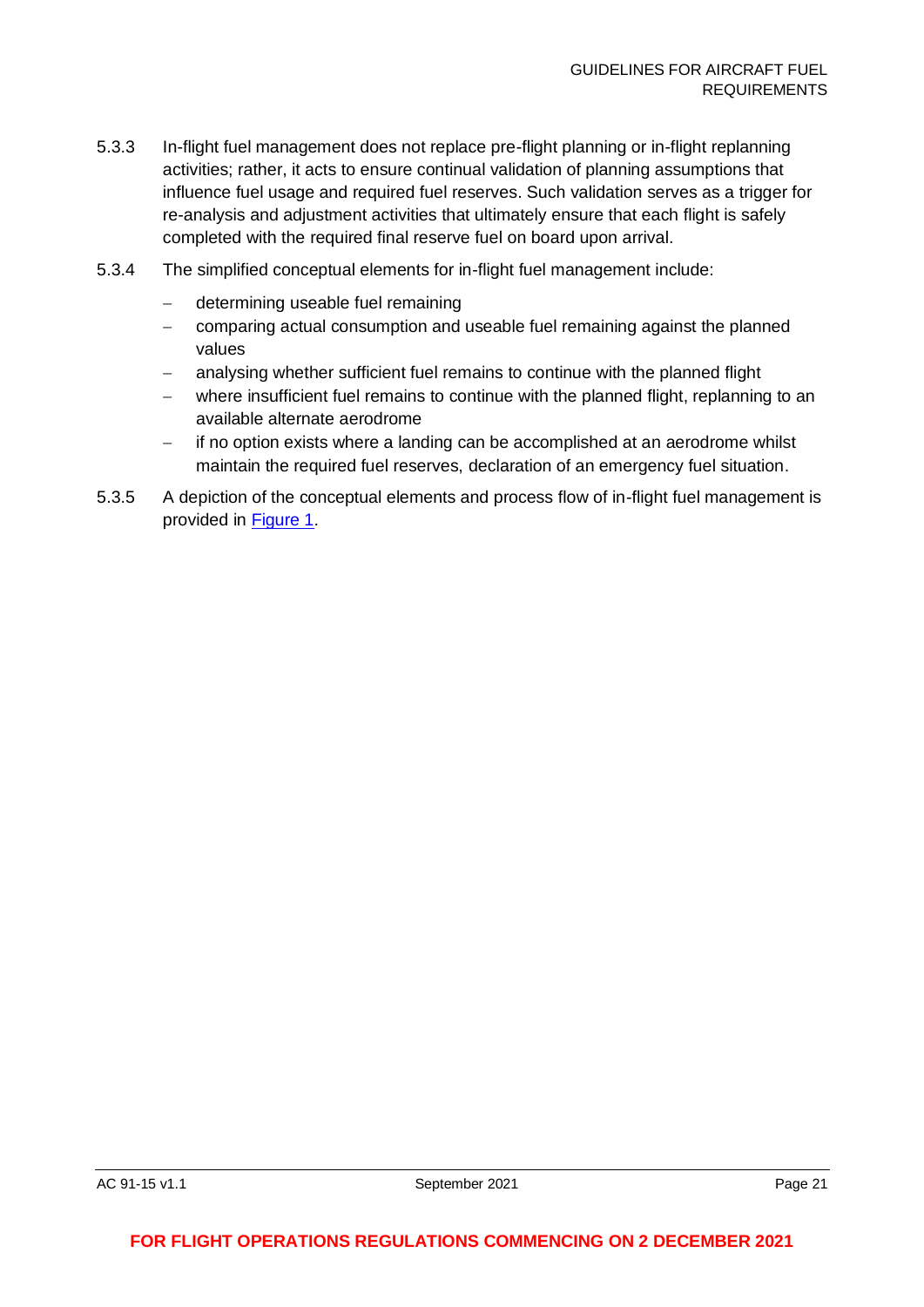

#### **Figure 1: In-flight fuel management process diagram**

<span id="page-22-0"></span>5.3.6 For flights that are limited to uplifting only a small margin of fuel above minimum requirements, the PIC should ensure a point of in-flight replanning is identified during the pre-flight planning stage. The point of in-flight replanning is the final opportunity to assess options for preserving the required fuel reserves should the destination aerodrome no longer be available.

AC 91-15 v1.1 Page 22 September 2021 Page 22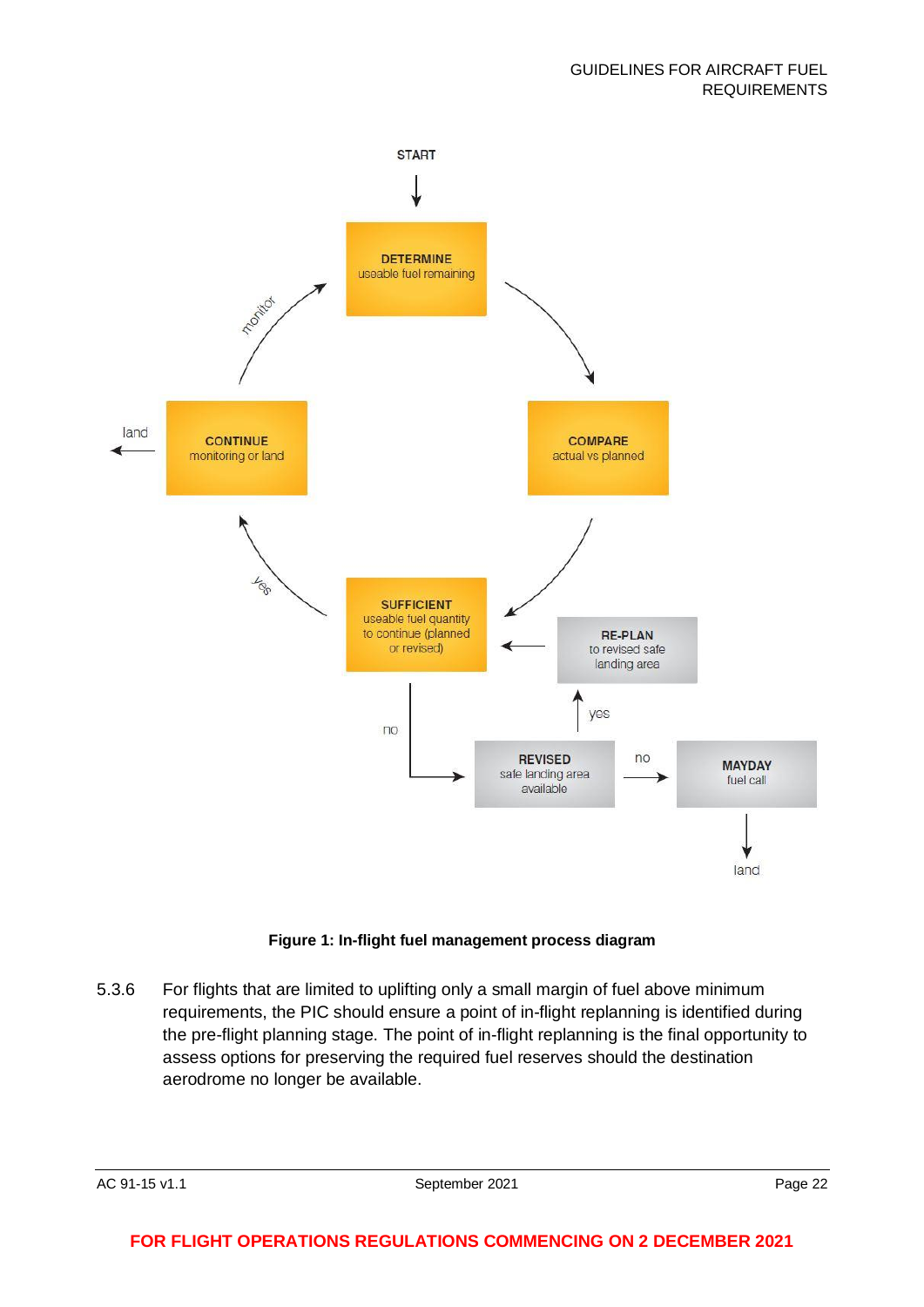- 5.3.7 During flight the point of in-flight replanning should be assessed, based on actual fuel consumption and known or anticipated in-flight conditions, and revised if necessary. This is particularly important when operating to a remote island or other isolated aerodrome.
- 5.3.8 The PIC should obtain updated destination information (i.e. meteorological conditions, traffic, and other operational conditions at the destination aerodrome) early enough to allow assessment to be completed before reaching a point of in-flight replanning. The assessment will validate the destination planning assumptions or trigger diversion to an alternate aerodrome.

### <span id="page-23-0"></span>**5.4 In-flight fuel quantity checks**

- 5.4.1 As part of in-flight fuel management, the PIC must ensure that fuel quantity checks are carried out at regular intervals<sup>8</sup>. The established quantity of usable fuel remaining is evaluated to:
	- − compare planned fuel consumption with actual fuel consumption
	- − determine the amount of usable fuel remaining
	- − determine whether the usable fuel remaining is sufficient to satisfy:
		- from any point of in-flight replanning the requirements described in paragraph [4.3.1](#page-13-4) of this AC
		- o otherwise the requirements described in paragraph [4.3.2](#page-14-0) of this AC.
	- − determine the amount of usable fuel expected to be remaining when the aircraft lands at the destination aerodrome.
- 5.4.2 The interval between in-flight fuel quantity checks should be sufficient to allow the PIC to remain aware of the aircraft fuel state. In addition to periodic fuel quantity checks, there are instances where a specific fuel check is necessary to ensure that in-flight decisions are supported by accurate fuel state awareness. For example, specific checks are needed before passing a point of in-flight replanning, point of no return where applicable, or a critical point.
- 5.4.3 In-flight fuel quantity checks must include a reconciliation of the fuel remaining indicated from available aircraft fuel quantity indication systems, such as debit-meters. Raw data, such as readings from fuel quantity gauges, should also be checked to confirm fuel balance and fuel tank quantity against known fuel usage to minimise the possibility of an undetected fuel leak. The maximum efficiency for fuel quantity checks is achieved when conducted at regular intervals that follow a consistently applied methodology.
- 5.4.4 The intent of recording the in-flight fuel check results is to allow a time-based reference to previous in-flight fuel checks to be made so that trends can be identified. The recording of the relevant information can be achieved by many methods, including flight plan or fuel log written entry, photographing fuel gauges, or even in some advanced systems using a fuel quantity snapshot capture capability.

<sup>8</sup> Subsection 19.05(2) of the Part 91 MOS.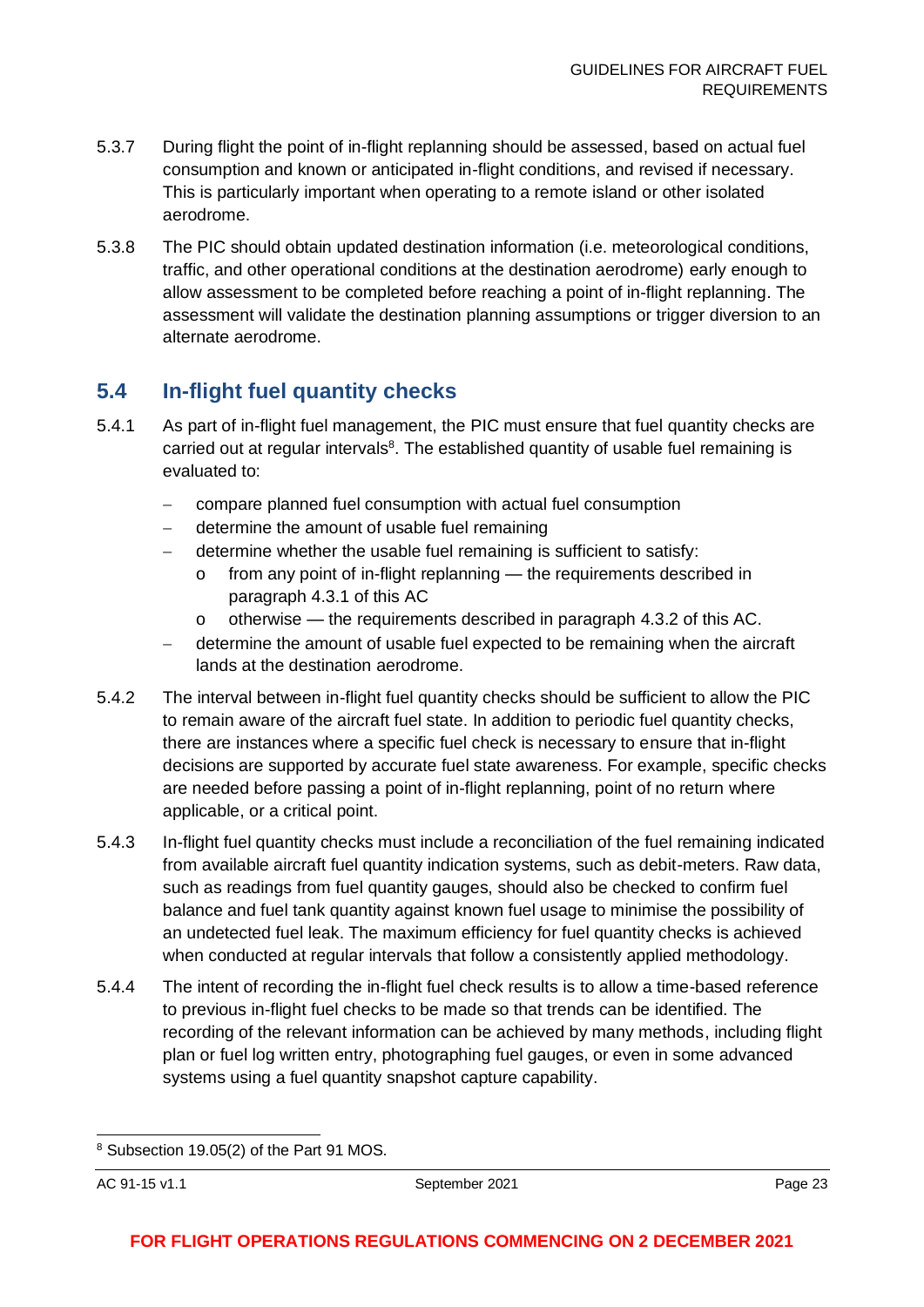5.4.5 There may be instances where conducting an in-flight fuel quantity check and/or recording the results may not be necessary, such as for very short duration flights. The application of good airmanship may necessitate that in certain operational environments, such as poor weather or low-level operations, the full extent of the fuel check or recording the results may be a lower priority than maintaining aircraft flight path control.

### <span id="page-24-0"></span>**5.5 Post-flight fuel management**

5.5.1 In all instances it is highly recommended that the post-flight fuel quantity be determined and recorded.

#### <span id="page-24-1"></span>**5.6 Fuel quantities and associated flight manual procedures**

- 5.6.1 In the event of fuel below specified levels, many aircraft flight manuals contain procedures to be followed. Many aircraft FQIS have gauge or indicator markings that are designed to indicate the 'safe operating ranges' as determined by the aircraft manufacturer. Pilots and operators should be aware that such indications do not necessarily ensure compliance with the usable fuel required during a flight (see subsection [4.3](#page-13-3) of this AC).
- 5.6.2 Additionally, some aircraft have systems that provide to the PIC independent fuel tank low fuel level warnings or cautions. Those indicators may have associated flight manual procedures to be followed by the PIC if the indication occurs.
- 5.6.3 Pilots are reminded of the legislative requirements to comply with an instruction, procedure, or limitation concerning the operation of the aircraft which is set out in the aircraft's flight manual.
	- **Note:** There may be requirements, instructions, procedures, or limitations contained in aircraft flight manuals which establish minimum fuel quantity values that exceed the legislative minimum values. Where these exist, the flight manual value must be complied with.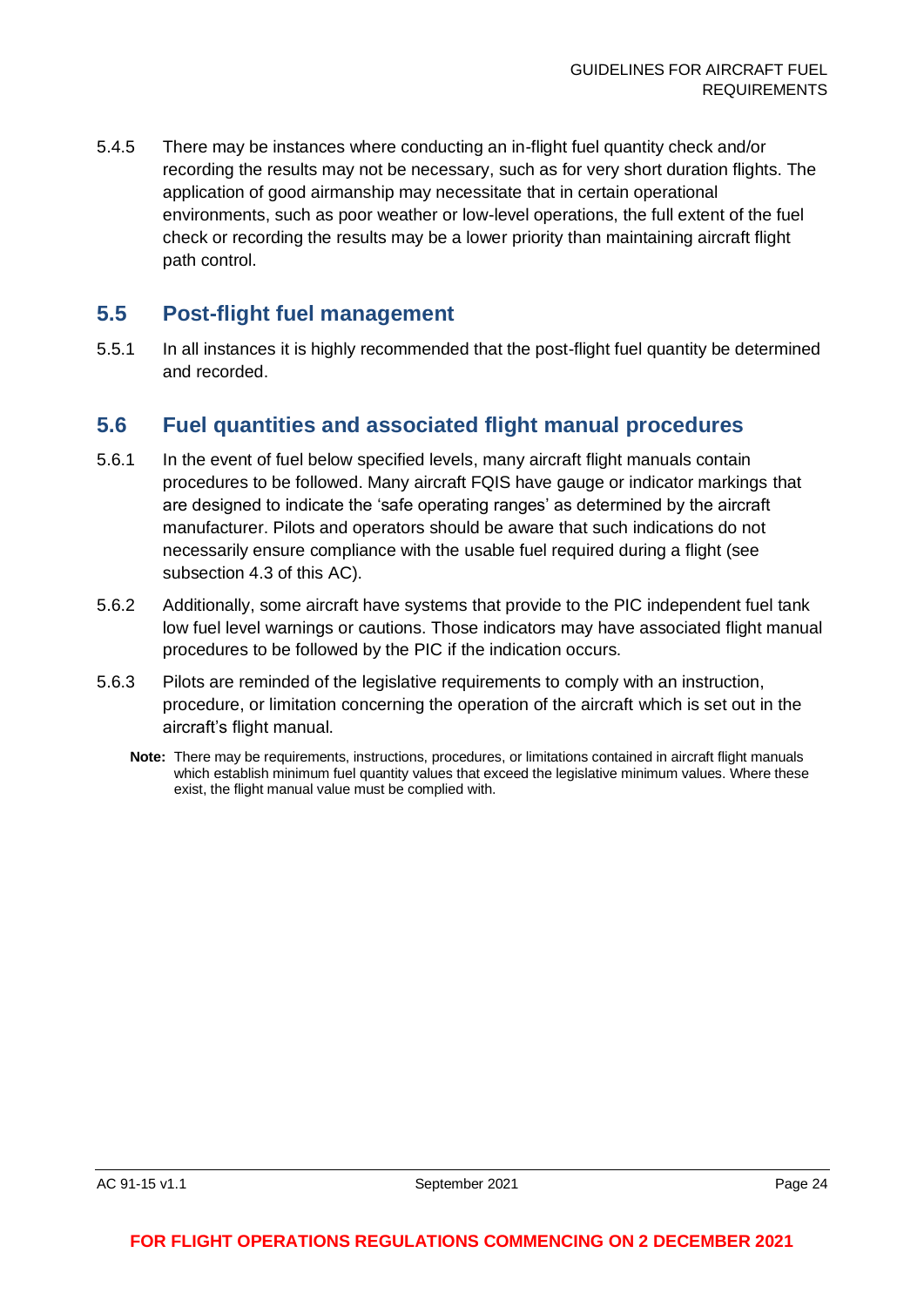# <span id="page-25-0"></span>**6 Procedures if fuel reaches specified amounts**

### <span id="page-25-1"></span>**6.1 Identification and communication of fuel states**

- 6.1.1 The intent of these procedures is to ensure that an aircraft will arrive at an aerodrome, whether that is its planned destination aerodrome, planned alternate aerodrome or another aerodrome, with the required final reserve fuel on board.
- 6.1.2 Four procedural steps can be used to identify and communicate situations in which the fuel quantity falls below the threshold level for that step [\(Table 3\)](#page-25-4). A detailed description of each step follows in subsections [6.2](#page-25-2) to [6.5](#page-26-1) of this AC.

|  |  |  |  |  | Table 3: Steps to protect fuel reserves |
|--|--|--|--|--|-----------------------------------------|
|--|--|--|--|--|-----------------------------------------|

<span id="page-25-4"></span>

|        | Steps to identify and communicate fuel states                                                                                                                                                   |
|--------|-------------------------------------------------------------------------------------------------------------------------------------------------------------------------------------------------|
| Step 1 | Monitor the amount of usable fuel remaining on board to check against usable fuel required<br>during a flight.                                                                                  |
| Step 2 | Request delay information when unexpected circumstances may result in landing at the<br>destination aerodrome with less than the required final reserve fuel.                                   |
| Step 3 | Declare 'MINIMUM FUEL' when committed to land at a specific aerodrome and any change in<br>the existing clearance may result in a landing with less than required final reserve fuel.           |
| Step 4 | Declare a fuel emergency when the calculated fuel on landing at the nearest suitable<br>aerodrome (i.e. where a safe landing can be made) will be less than the required final reserve<br>fuel. |

# <span id="page-25-2"></span>**6.2 Step 1: In-flight fuel check value less than planned value (not less than required)**

- 6.2.1 If an in-flight fuel quantity check indicates that the fuel on board is less than planned, the PIC should endeavour to restore fuel safety margins provided by contingency fuel (as applicable) by:
	- − flying at a more economical speed than planned
	- seeking a more economical cruise level
	- − seeking more efficient routing from ATC
	- re-routing to reduce the length of the critical diversion
	- − selecting a different (closer) destination alternate (if feasible).

# <span id="page-25-3"></span>**6.3 Step 2: Expected fuel remaining is approaching minimum values**

6.3.1 When the PIC recognises that unexpected circumstances have arisen that may result in the aircraft landing at the destination aerodrome with less than the fuel required to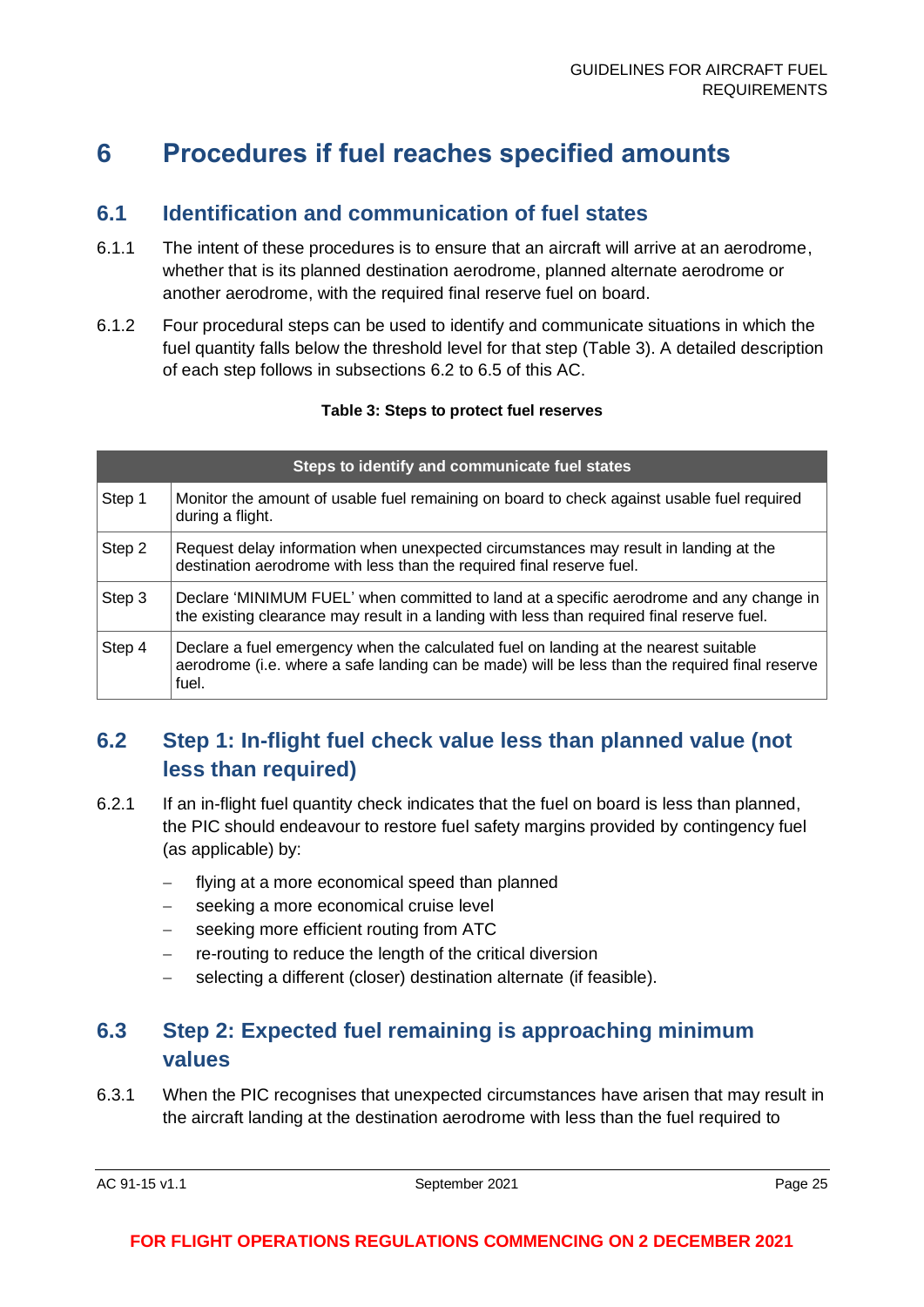proceed to an alternate aerodrome (if required) plus final reserve fuel, they must request delay information from ATS<sup>9</sup>.

- 6.3.2 The request for delay information is not a request for assistance or an indication of urgency. It is simply a procedural means for the PIC to determine an appropriate course of action when confronted with unexpected delays.
- 6.3.3 There is no specific phraseology recommended for use with ATS in this case, as each situation may be different. The PIC would use the information obtained from ATS to determine the best course of action, up to and including a determination of when it would be necessary to divert to an alternate aerodrome and/or make additional declarations related to the fuel state of the flight.

### <span id="page-26-0"></span>**6.4 Step 3: Minimum fuel state**

- 6.4.1 After a request for delay information, the minimum fuel declaration represents the third step taken by the PIC to ensure remaining fuel on board is used as planned and the final reserve fuel is protected. The PIC must declare 'MINIMUM FUEL' when, based on the current ATC clearance at the aerodrome to which the aircraft is committed, any change to the existing clearance to that aerodrome will result in landing with less than the final reserve fuel for the aircraft<sup>10</sup>.
- 6.4.2 The declaration of 'MINIMUM FUEL' informs ATS that all planned aerodrome options have been reduced to a specific aerodrome of intended landing, and any change to the existing clearance may result in landing with less than final reserve fuel. This is not an emergency situation, but an indication that an emergency situation is possible should any additional delay occur.
- 6.4.3 A PIC should not expect any form of priority handling because of a 'MINIMUM FUEL' declaration. ATS will, however, advise the flight crew member of any additional expected delays, and coordinate when transferring control of the aircraft to ensure other ATS units are aware of the aircraft's fuel state.

### <span id="page-26-1"></span>**6.5 Step 4: Emergency fuel situation**

- 6.5.1 The aircraft is in an emergency fuel situation when the usable fuel predicted to be remaining upon landing at the nearest suitable aerodrome (i.e. where a safe landing can be made) will be less than the required final reserve fuel.
- 6.5.2 The PIC must declare an emergency fuel situation by broadcasting 'MAYDAY MAYDAY FUEL<sup>'11</sup>. This declaration provides the clearest and most urgent expression of an emergency situation brought about by an insufficient quantity of usable fuel remaining to protect the final reserve fuel. It communicates that immediate action must be taken by

<sup>&</sup>lt;sup>9</sup> Subsection 19.06(2) of the Part 91 MOS.

<sup>10</sup> Subsection 19.05(3) of the Part 91 MOS.

 $11$  Subsection 19.05(4) of the Part 91 MOS.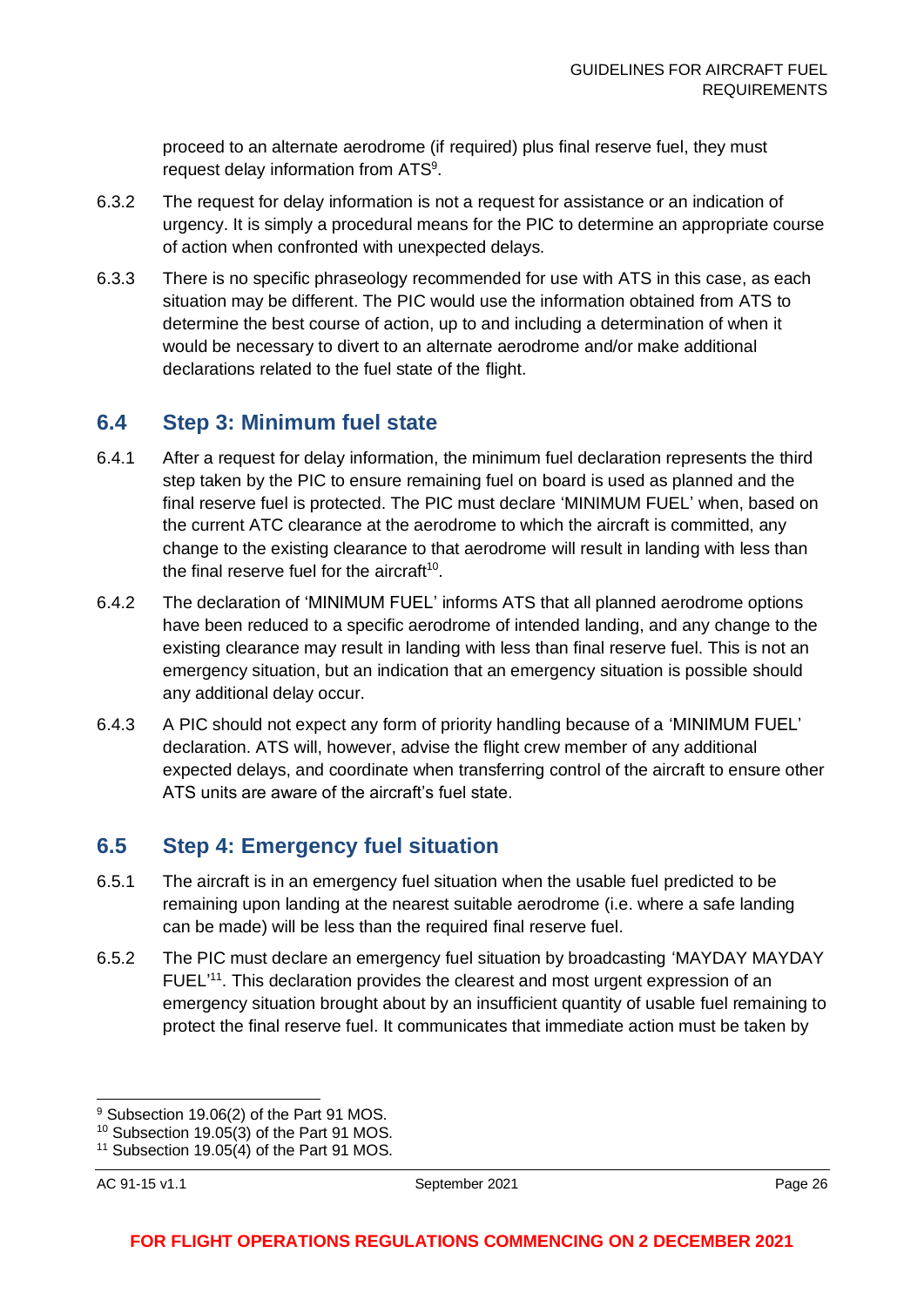both the PIC and ATC (if subject to an ATC clearance) to ensure that the aircraft can land as soon as possible.

- 6.5.3 The word 'FUEL' is used as part of the emergency declaration simply to convey the nature of the emergency to ATC. It is also important to note that an emergency declaration may make courses of action available that were not previously, and it also allows ATC to apply extra flexibility in handling the aircraft.
- 6.5.4 When operations are not subject to an ATC clearance, the declaration of emergency fuel situation on Area VHF frequency notifies ATS of the emergency situation and helps with situational awareness of other aircraft in the vicinity. In locations where Area VHF communication is limited, aircraft in the vicinity may be able to provide assistance through radio relay to ATS.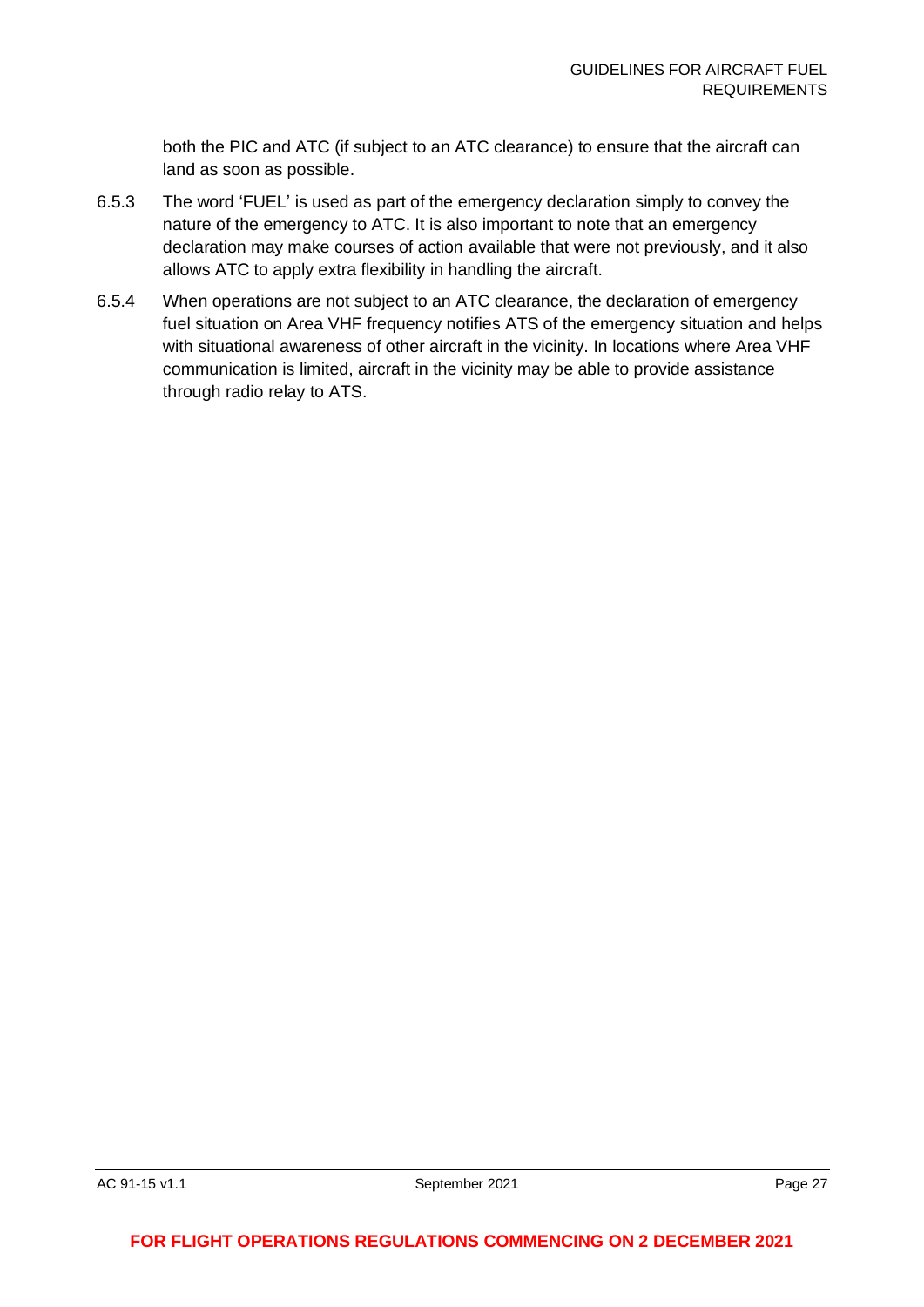# <span id="page-28-0"></span>**7 Operational variations**

- 7.1.1 The purpose of section 19.07 of the Part 91 MOS is to provide a mechanism for certain operators to substitute alternative requirements, instead of the requirements in sections 19.03 and 19.04 of the Part 91 MOS, relating to the calculation of specified types of fuel. Those alternative requirements are called operational variations and, to be effective, must be contained in a certificate holder's operations manual or exposition as applicable.
- 7.1.2 Those operators are the following:
	- − Part 141 operators
	- − Part 142 operators
	- aerial application operators
	- − aerial work operators.
- 7.1.3 Those operators may propose operational variations for the following fuel amounts<sup>12</sup>:
	- − taxi fuel
	- − trip fuel
	- − contingency fuel, if any
	- − destination alternate fuel
	- − additional fuel.
- 7.1.4 Note that operators are not permitted to propose operational variations relating to holding fuel<sup>13</sup>.
- 7.1.5 While Part 141 and 142 operators are not permitted to propose an operational variation relating to final reserve fuel, aerial application operators and aerial work operators are permitted to do so. Restrictions apply to such a proposal; only flight crew members may be carried for the operation<sup>14</sup>.
- 7.1.6 At least 28 days before using an operational variation, a relevant operator must submit to CASA the following information.<sup>15</sup>
	- a. evidence that the operational variation will maintain or improve aviation safety<sup>16</sup>in the form of either:
		- i. documented in-service experience

or

- ii. the results of a specific safety risk assessment conducted by the operator that shows at least the following:
	- A. flight fuel calculations

<sup>&</sup>lt;sup>12</sup> Subsection 19.07(2) of the Part 91 MOS.

<sup>&</sup>lt;sup>13</sup> Subsection 19.07(3) of the Part 91 MOS.

<sup>&</sup>lt;sup>14</sup> Subsection 19.07 $(4)$  of the Part 91 MOS.

<sup>&</sup>lt;sup>15</sup> Subsection 19.07(5) of the Part 91 MOS.

 $16$  Subsection 19.07(5) and (6) of the Part 91 MOS.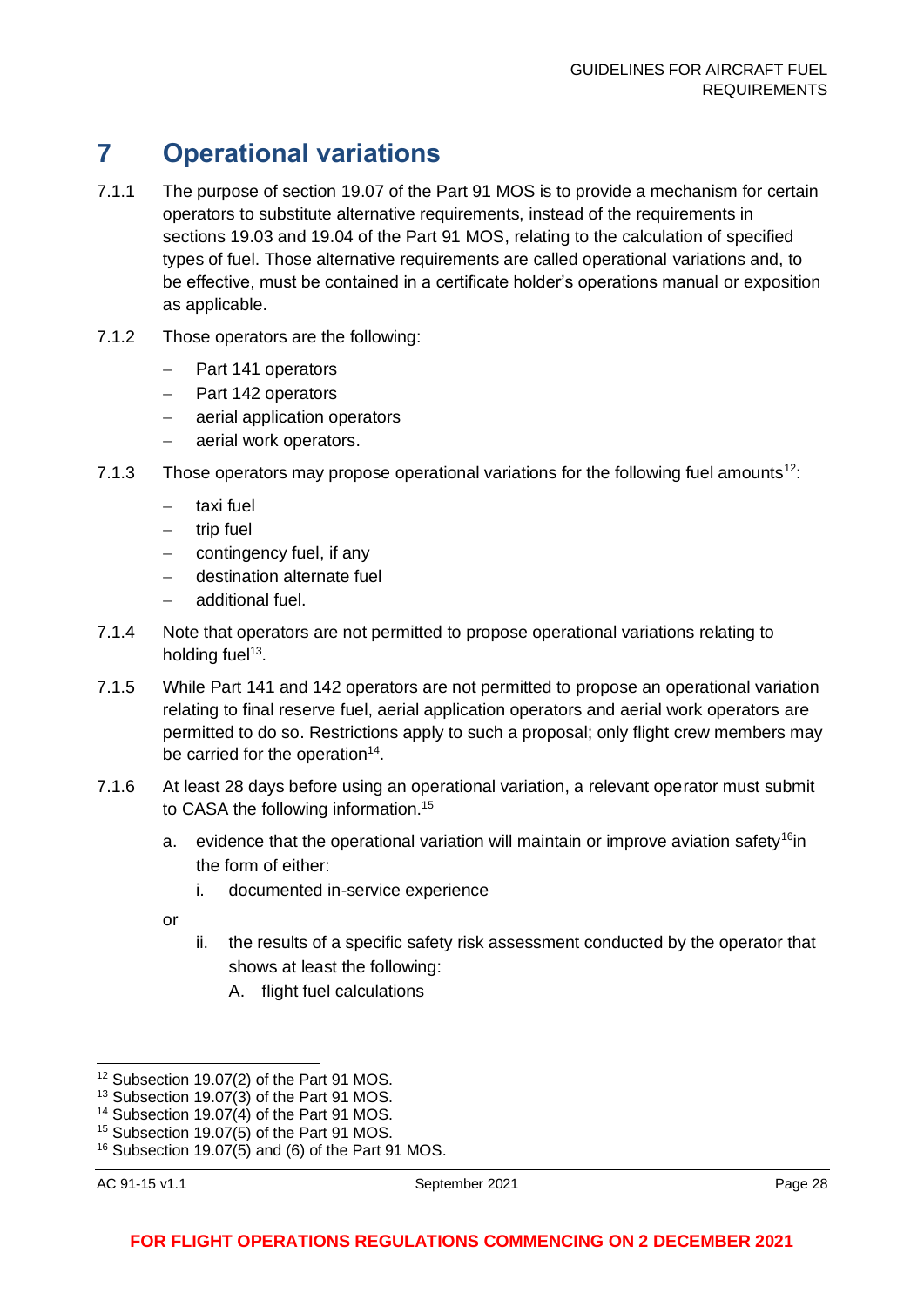- B. operator capabilities, including a data-driven method for calculating amounts of fuel including a fuel consumption monitoring program and the use sophisticated techniques for determining the suitability of alternate aerodromes
- C. specific risk mitigating measures.
- b. A copy of the operator's procedures proposed for inclusion in the operations manual or exposition (as applicable), in relation to using the operational variation.
- 7.1.7 Proposed operational variations do not require specific CASA approval. If, following assessment, CASA finds there is insufficient evidence that the variation maintains aviation safety then it may direct the operator to amend or remove the variation. As applicable, refer to regulations 137.080, 137.085, 137.090, 138.068, 141.100 and 142.155 of CASR.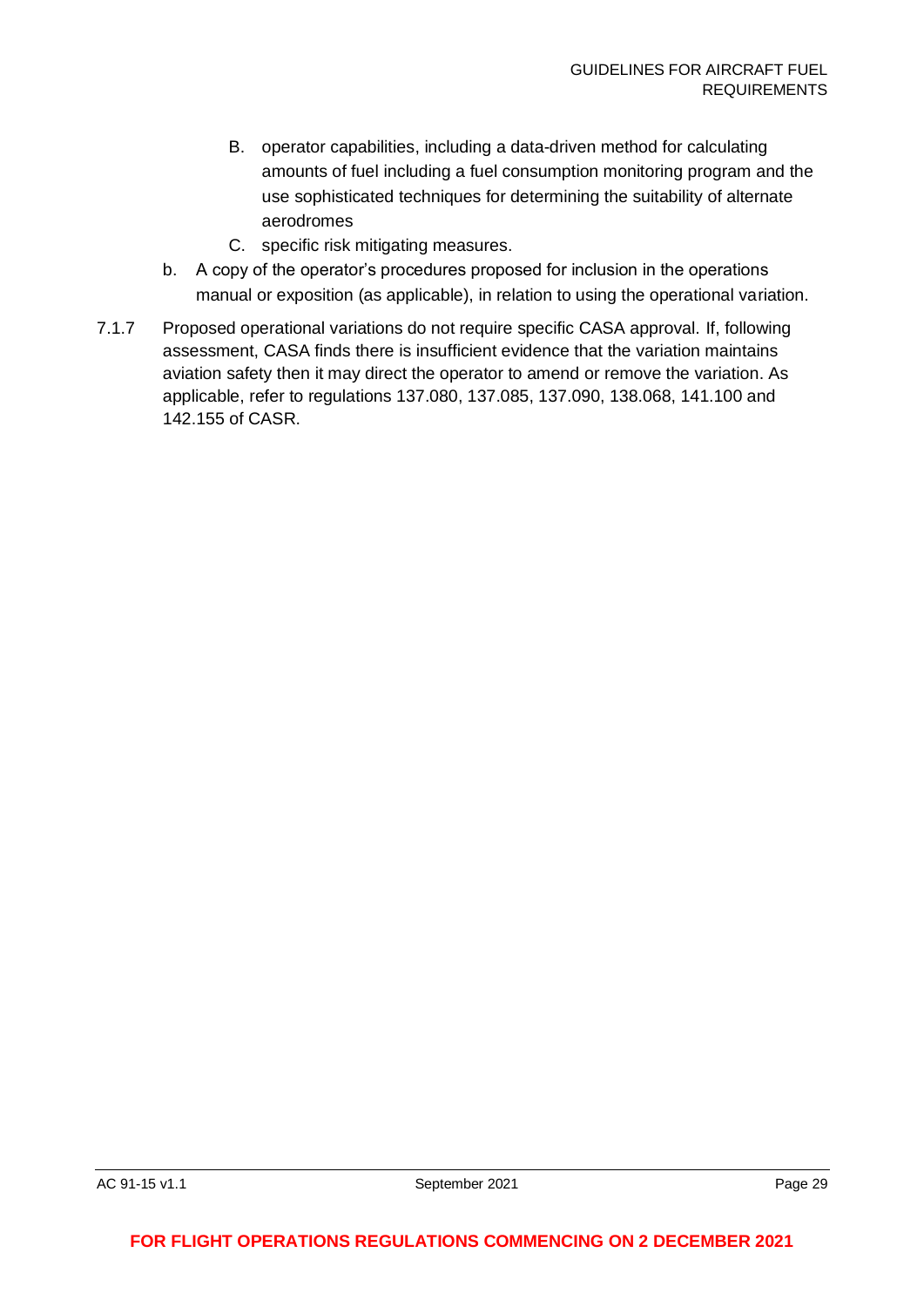# <span id="page-30-0"></span>**8 Rotorcraft fuel differences**

#### <span id="page-30-1"></span>**8.1 General**

- 8.1.1 While the requirements for rotorcraft generally follow the same rules as for aeroplanes, the ability of a rotorcraft to land safely away from aerodromes influences the required fuel reserve quantities.
- 8.1.2 Flights over hostile terrain or populated areas (i.e. where precautionary landings are not possible or that present a consequential survival problem) may prompt the carriage of increased fuel reserves to mitigate the risks posed by the limited options for a safe precautionary landing.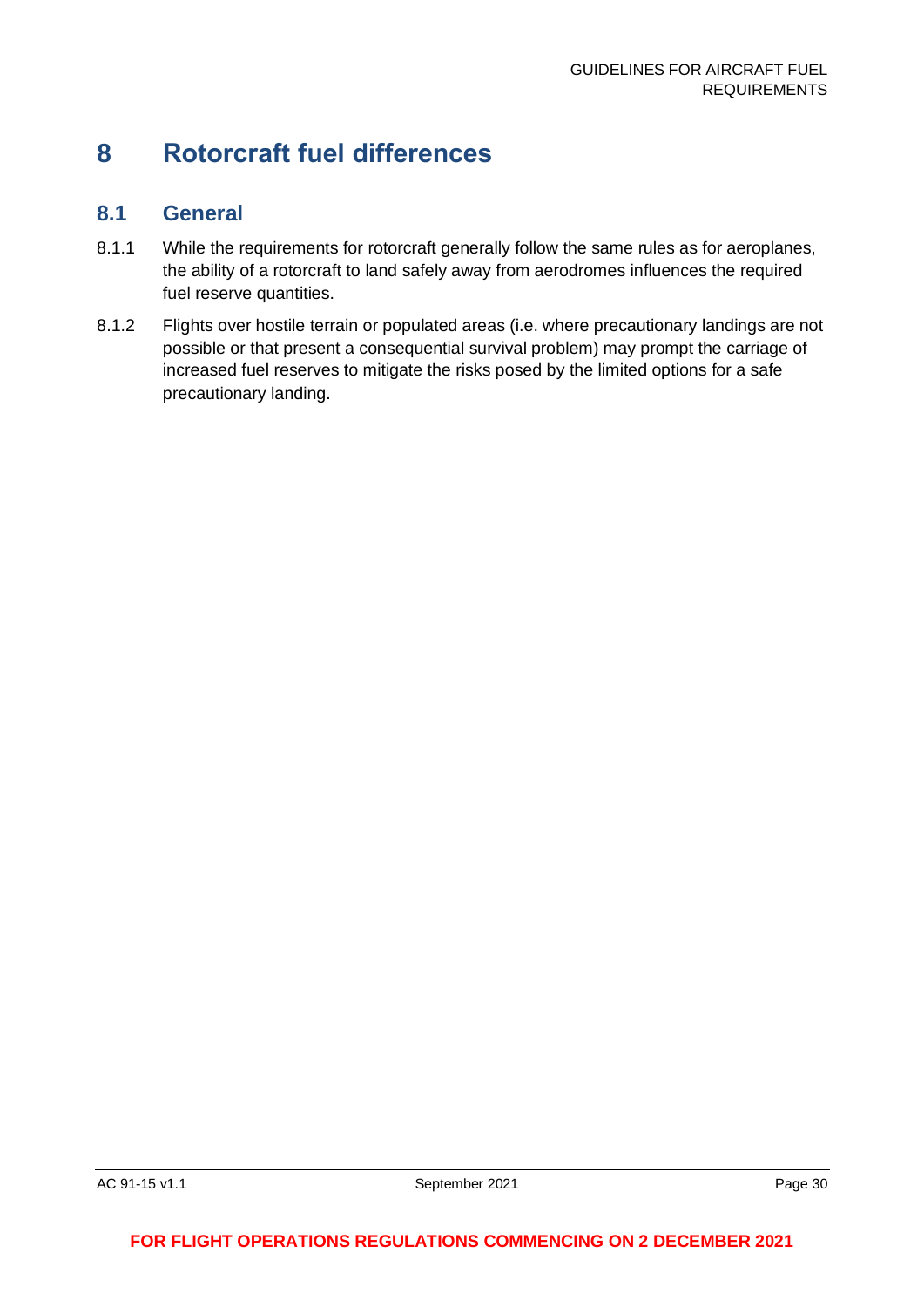# **Appendix A**

# <span id="page-31-0"></span>**Additional fuel calculations**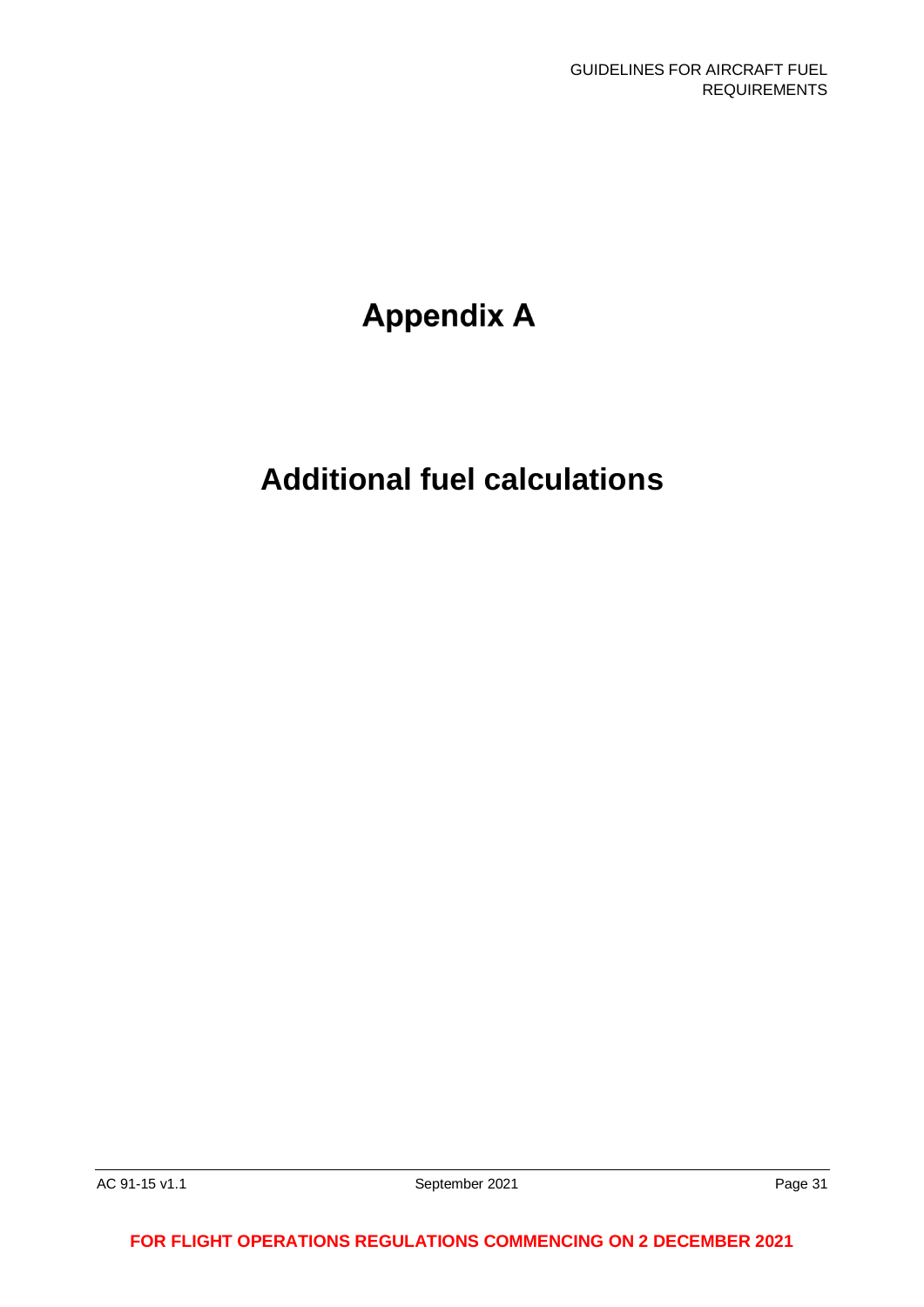#### **A.1 Example 1 – Additional fuel not required**

- A.1.1 [Figure A 1](#page-32-0) illustrates a generic scenario where the uplift of additional fuel is not required. The basic fuel planning for the flight results in a greater amount of fuel than that required to address the critical fuel scenario.
- A.1.2 This scenario also illustrates an instance where the contingency fuel amount needs to be partially protected. Some of the contingency fuel could be consumed without reducing the basic fuel planning value to less than the amount required to address the critical fuel scenario. That contingency fuel would have to be protected to the critical point.



<span id="page-32-0"></span>**Figure A 1: Fuel calculation scenario – additional fuel not required**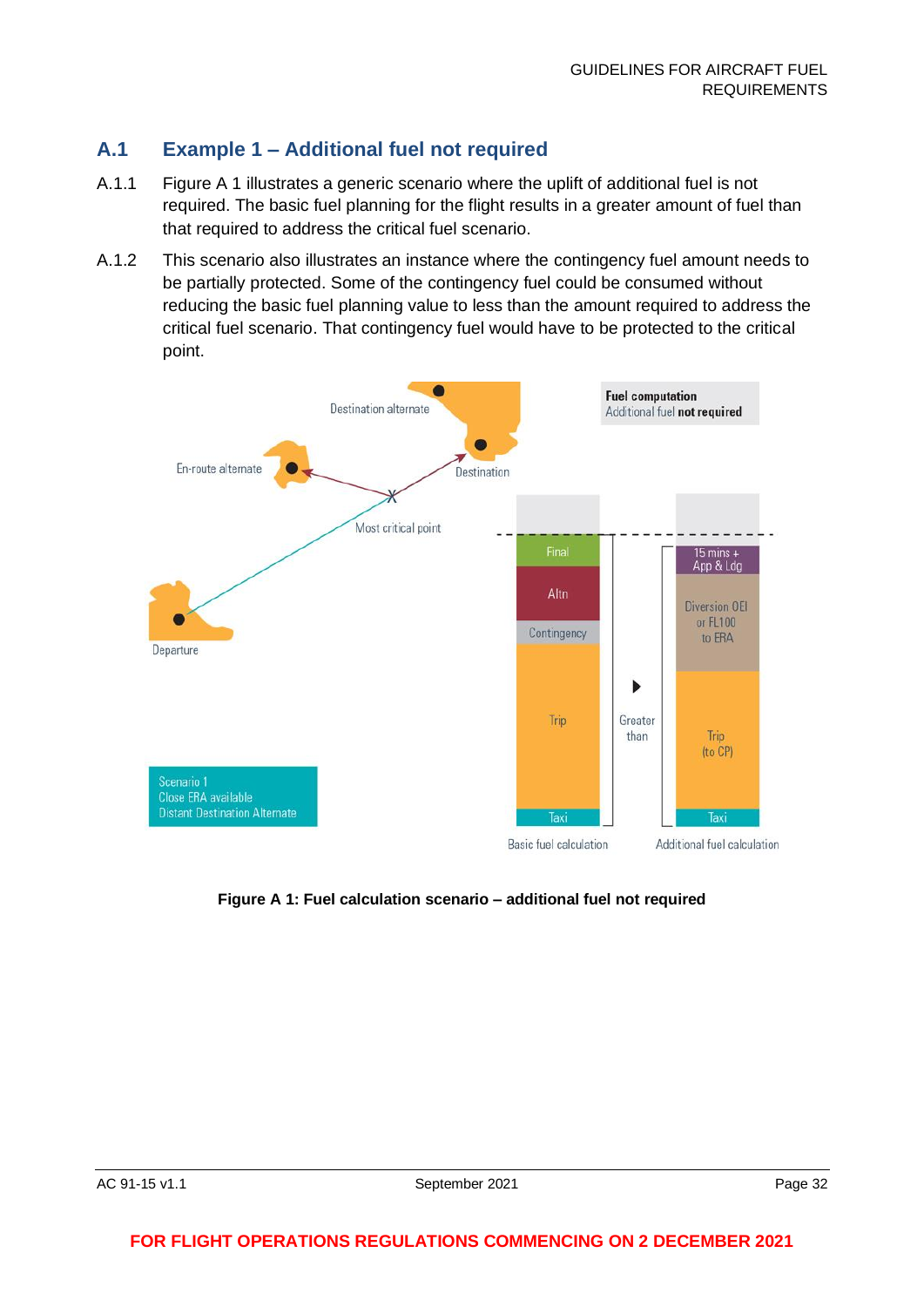#### **A.2 Scenario 2 – Additional fuel required**

- A.2.1 The generic scenario illustrated in [Figure A 2](#page-33-0) varies from [Figure A 1](#page-32-0) in that the ERA is more distant from the CP, and the destination alternate is closer to the destination. This decreases the amount of destination alternate fuel and increases the amount of fuel required to address the critical fuel scenario.
- A.2.2 This generic scenario now results in a basic fuel planning value less than the fuel required to meet the critical fuel scenario, therefore, the flight is required to uplift a corresponding amount of additional fuel.
- A.2.3 In this case, it should be noted that all of the contingency fuel is required to be combined with the amount of additional fuel to meet the overall fuel requirements. Therefore, the contingency fuel is required to be protected.



<span id="page-33-0"></span>**Figure A 2: Fuel calculation scenario – additional fuel required**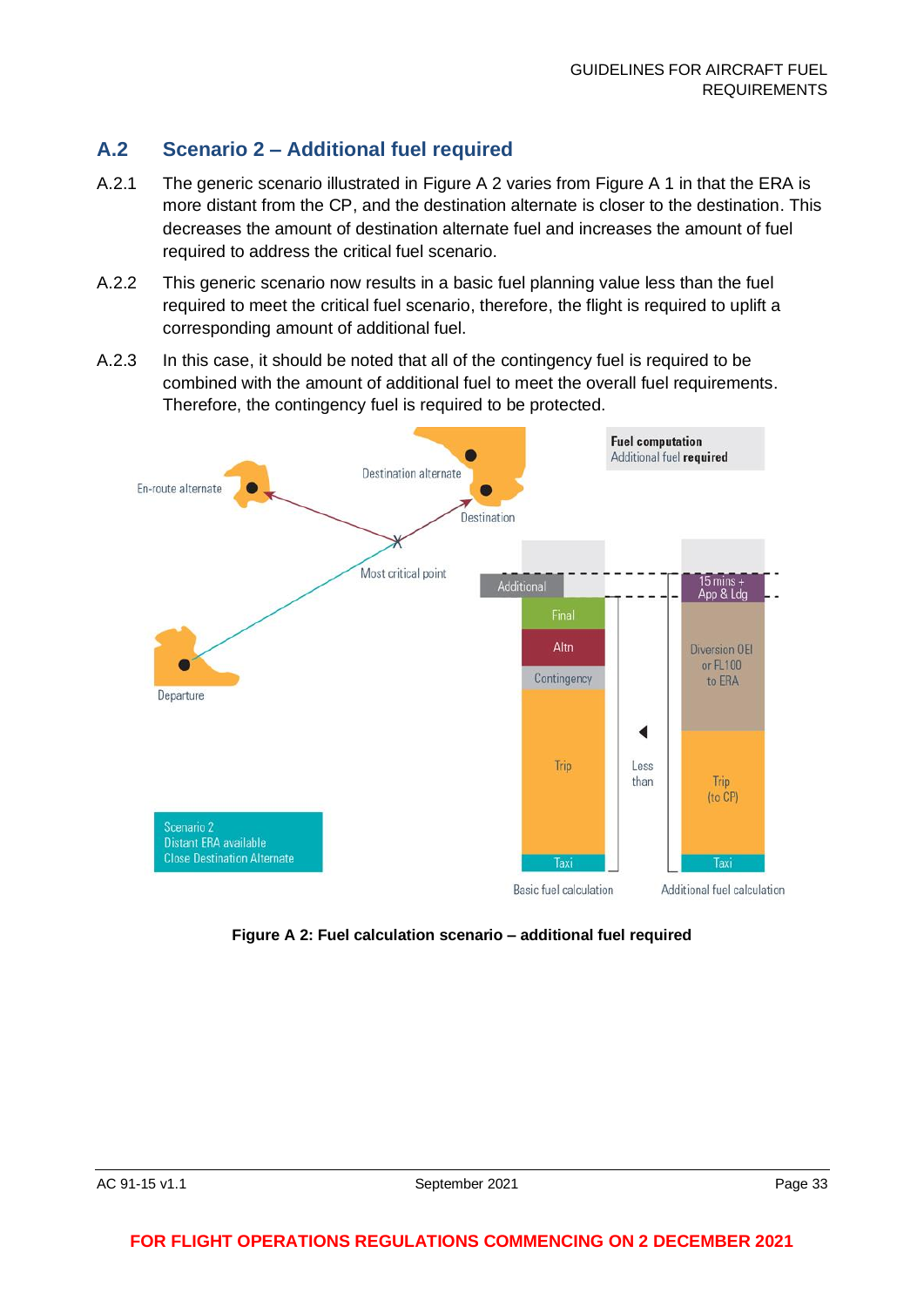# **Appendix B**

# <span id="page-34-0"></span>**Sample fuel calculations**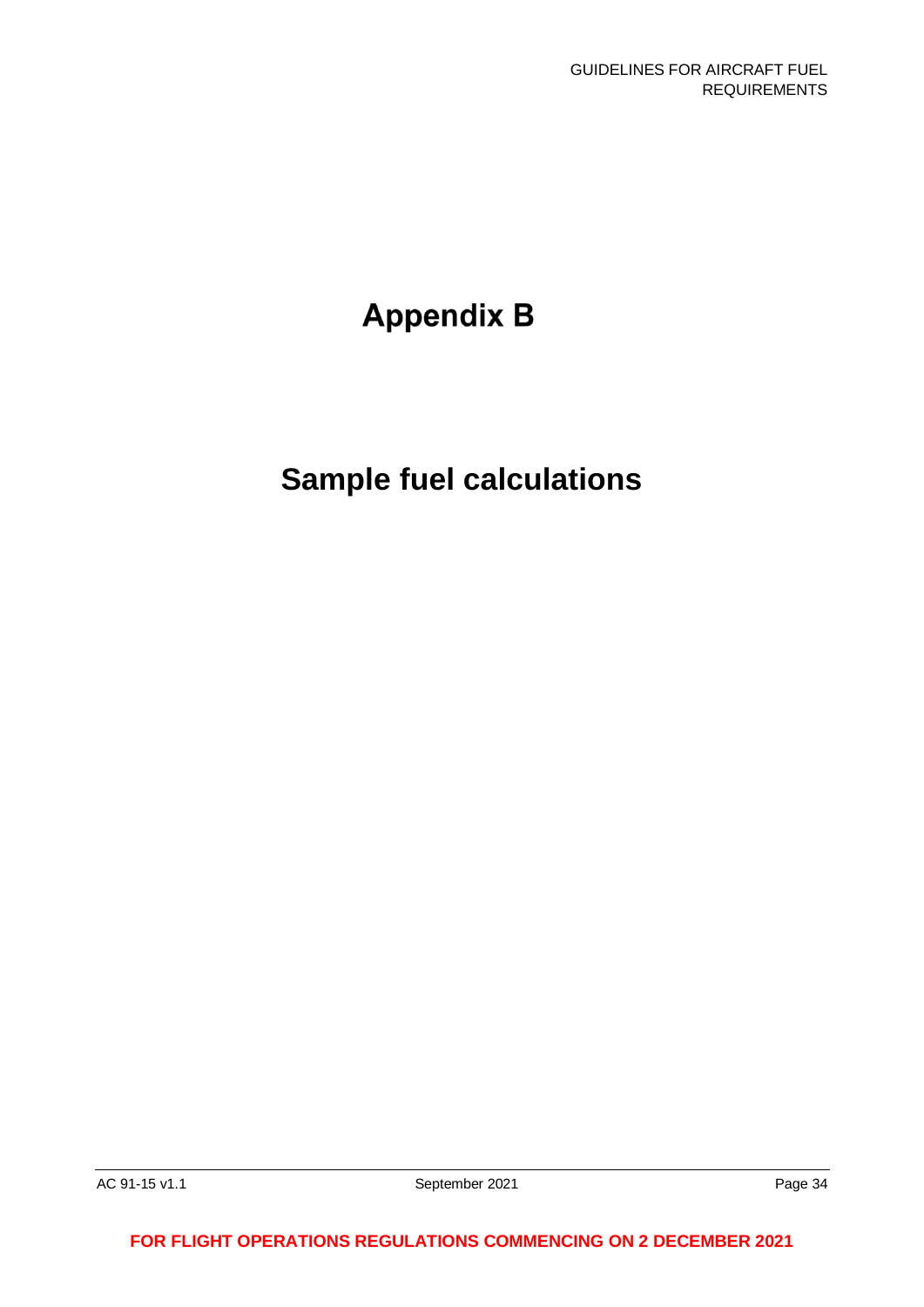#### <span id="page-35-0"></span>**B.1 Sample fuel calculations**

- B.1.1 This appendix contains several sample fuel calculations that incrementally build in complexity based on the fuel requirements legislation.
- B.1.2 The intent is to provide samples that serve to illustrate the practical application of the requirements and guidance contained in the body of this AC.
- B.1.3 The units of measurement for fuel values will be pounds (lb), litres (L) or kilograms (kg) according to the AFM. In these examples, fuel delivery and uplift information has been stated in litres. The conversion of AVGAS (specific gravity 0.720 at sea level ISA conditions) from lb to L is based on a conversion factor of 1.58.

#### **B.2 Sample 1a: Part 91 Day VFR flight - Essendon to Swan Hill (no destination alternate)**

- B.2.1 The flight is a day VFR flight conducted under Part 91 of CASR in a single-engine piston aeroplane from Essendon to Swan Hill.
- B.2.2 The amount of usable fuel required to be on board at the commencement of the flight, based on subsection [4.2](#page-13-2) and taking into consideration the factors contained in paragraph [3.3.1,](#page-11-5) is the following:

| Start and taxi: | 0 min/6 lb                                         |
|-----------------|----------------------------------------------------|
| Trip fuel:      | 70 min/111 lb                                      |
|                 | Take-off (0 min/6 lb), Climb (16 min/25 lb)        |
|                 | Cruise (56 min/76 lb), Descent and Approach (0 lb) |
|                 |                                                    |

Final reserve fuel: 30 min/30 lb

#### **Table B 1: Fuel analysis – day VFR (no destination alternate)**

| <b>Item</b> | <b>Fuel amount</b>                 | <b>Minutes</b> | <b>lbs</b> | <b>Litres</b>  |
|-------------|------------------------------------|----------------|------------|----------------|
| a           | Taxi fuel                          | 0              | 6          | $\overline{4}$ |
| b           | Trip fuel                          | 72             | 111        | 70             |
| C           | Contingency fuel                   | 0              | 0          | 0              |
| d           | Destination alternate<br>fuel      | 0              | 0          | 0              |
| e           | Final reserve fuel                 | 30             | 29         | 18             |
|             | Additional fuel                    | 0              | 0          | 0              |
| g           | Holding fuel                       | 0              | 0          | 0              |
| h           | Fuel required<br>$(a+b+c+d+e+f+g)$ | 102            | 146        | 92             |
|             | Discretionary fuel                 | 0              | $\Omega$   | $\Omega$       |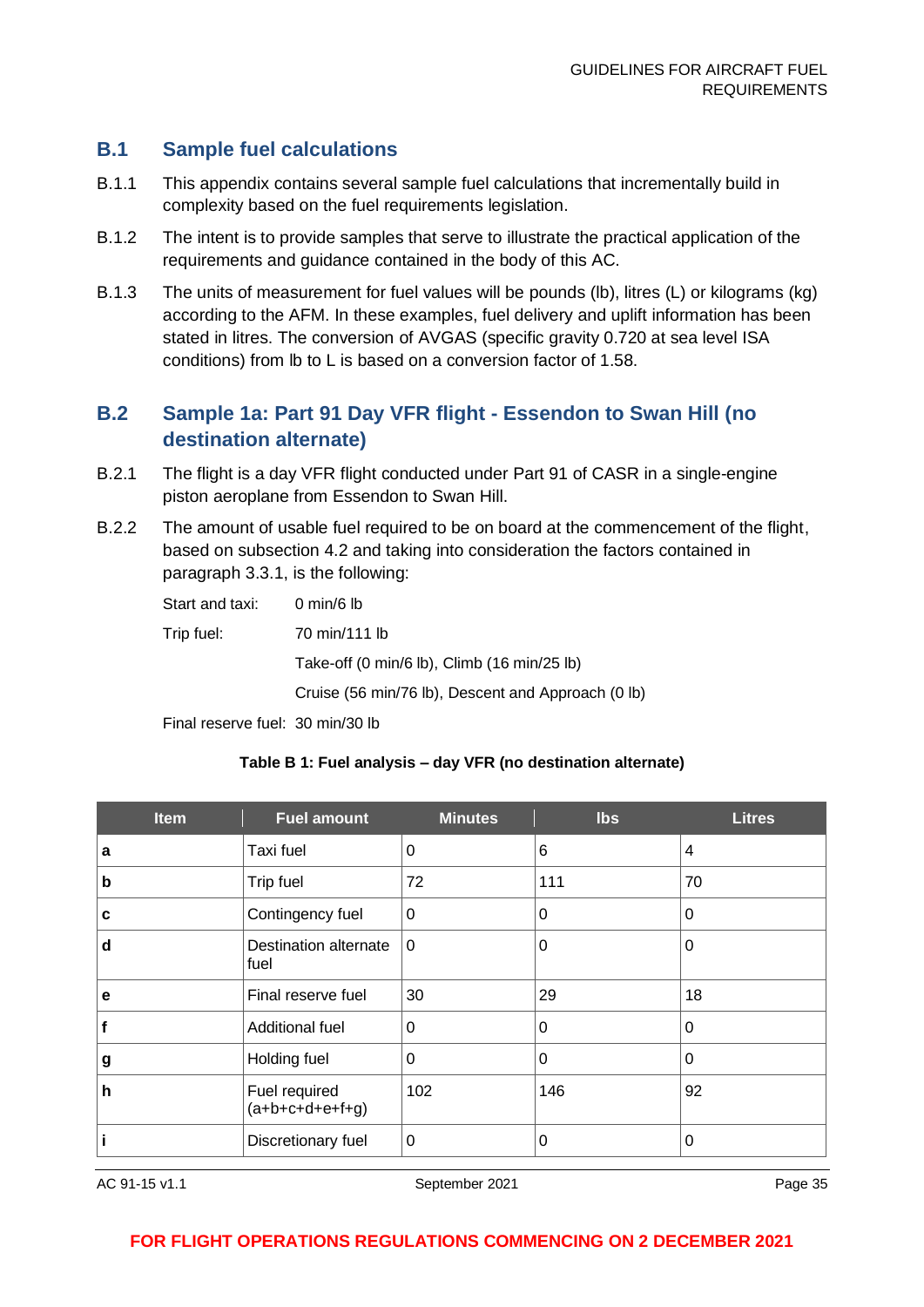

**Figure B 1: Graphical depiction - day VFR**

B.2.3 Additional information pertaining to this sample calculation is contained in Annex A to this AC.

#### **B.3 Sample 1b: Part 91 IFR flight - Essendon to Swan Hill (with destination alternate - Mildura)**

- B.3.1 Following from the fuel calculated in section [B.1](#page-35-0) [Sample fuel calculations,](#page-35-0) the flight now requires a destination alternate, in this case Mildura is selected. Destination alternate fuel is now required.
- B.3.2 The amount of usable fuel required to be on board at the commencement of the flight, based on subsection [4.2](#page-13-2) of this AC and taking into consideration the factors contained in paragraph [3.3.1](#page-11-5) of this AC is the following:

Start and taxi: 0 min/6 lb

Trip fuel: 82 min/120 lb

AC 91-15 v1.1 **September 2021** September 2021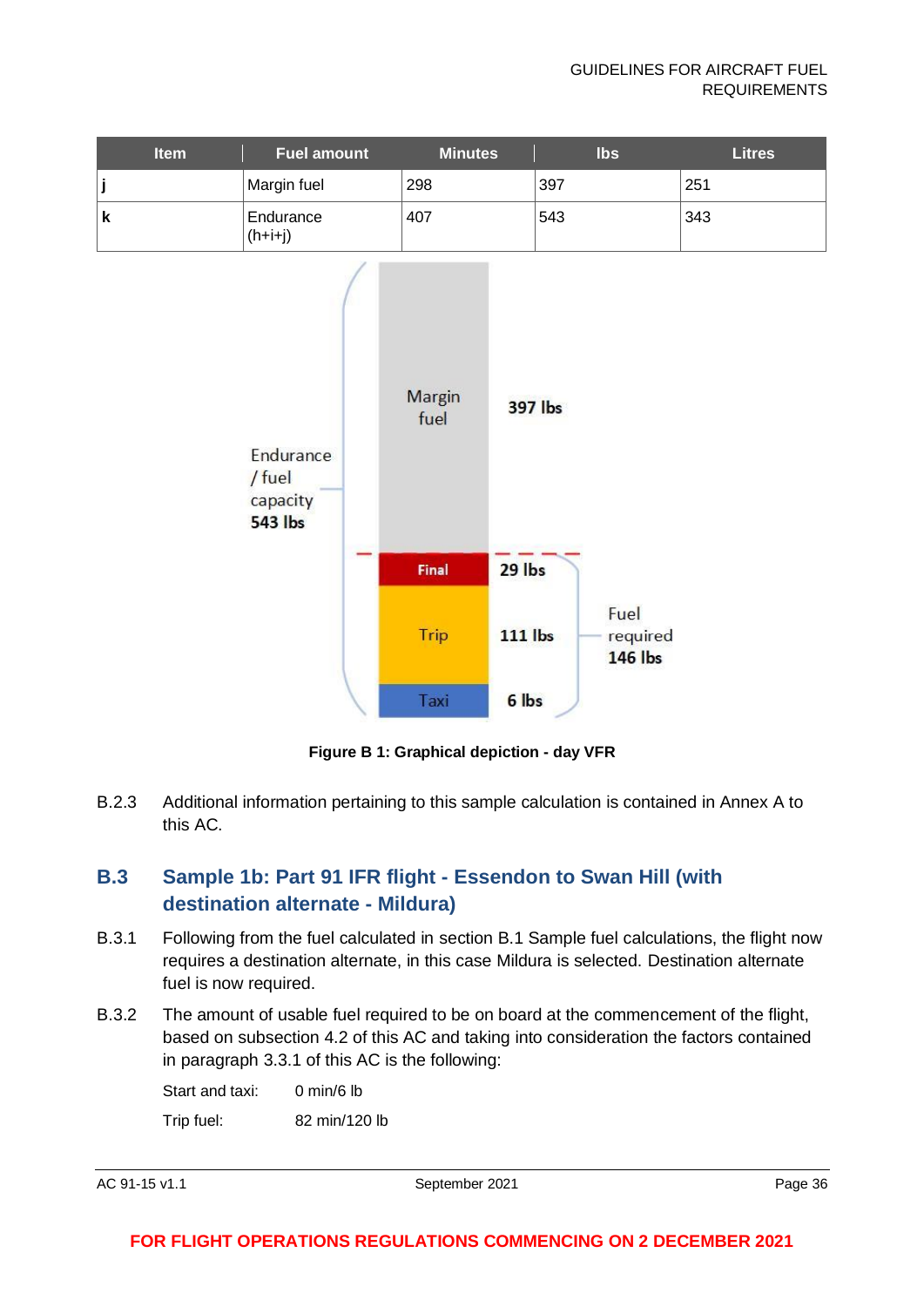#### Take-off (0 min/6 lb), Climb (10 min/20 lb)

Cruise (62 min/81 lb), Descent and Approach (10 min/13 lb)

Final reserve fuel: 45 min/45 lb

Destination alternate fuel: 46 min/65 lb

Climb (9 min/17 lb), Cruise (37 min/48 lb)

Descent and Approach (0 min/0 lb)

#### **Table B 2: Fuel analysis - IFR (with destination alternate)**

| <b>Item</b>  | <b>Fuel amount</b>                 | <b>Minutes</b> | Ibs             | <b>Litres</b>  |
|--------------|------------------------------------|----------------|-----------------|----------------|
| a            | Taxi fuel                          | 0              | $6\phantom{1}6$ | $\overline{4}$ |
| b            | Trip fuel                          | 82             | 120             | 76             |
| C            | Contingency fuel                   | 0              | 0               | $\Omega$       |
| d            | Destination alternate<br>fuel      | 46             | 65              | 41             |
| e            | Final reserve fuel                 | 45             | 44              | 28             |
| f            | <b>Additional fuel</b>             | 0              | 0               | 0              |
| g            | Holding fuel                       | 0              | 0               | 0              |
| $\mathsf{h}$ | Fuel required<br>$(a+b+c+d+e+f+g)$ | 173            | 235             | 149            |
|              | Discretionary fuel                 | 0              | $\mathbf 0$     | 0              |
|              | Margin fuel                        | 231            | 308             | 195            |
| $\mathbf k$  | Endurance<br>$(h+i+j)$             | 404            | 543             | 344            |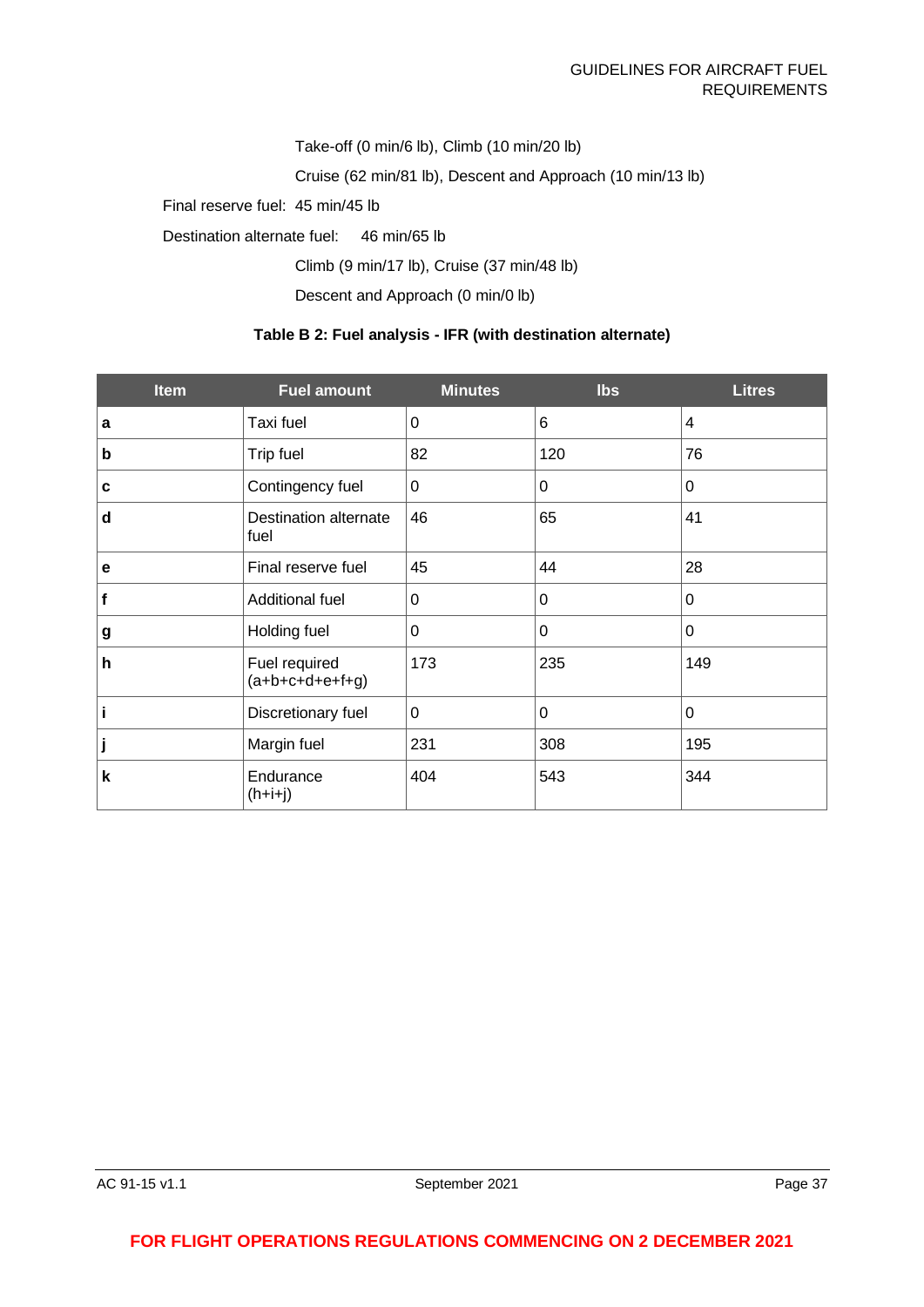

**Figure B 2: Graphical depiction - IFR (with destination alternate)**

B.3.3 Additional information pertaining to this sample calculation is contained in Annex A to this AC.

### **B.4 Sample 2a: Part 91 IFR flight - Darwin to Cairns (No en route alternate)**

- B.4.1 To illustrate a scenario where the additional fuel calculation is required, the following IFR flight is provided.
- B.4.2 The flight is an IFR flight conducted under Part 91 of CASR in a small turboprop multiengine aeroplane from Darwin to Cairns, with no available en route alternates and no requirement for a destination alternate.
- B.4.3 Detailed information pertaining to this sample calculation is contained in Annex B to this AC.
- B.4.4 The amount of usable fuel required to be on board at the commencement of the flight, based on subsection [4.2](#page-13-2) of this AC and taking into consideration the factors contained in paragraph [3.3.1](#page-11-5) of this AC is the following:

Start and taxi: 0 min/40 lb

Trip fuel: 240 min/2223 lb

Take-off (0 min/50 lb), Climb (20 min/242 lb),

AC 91-15 v1.1 Page 38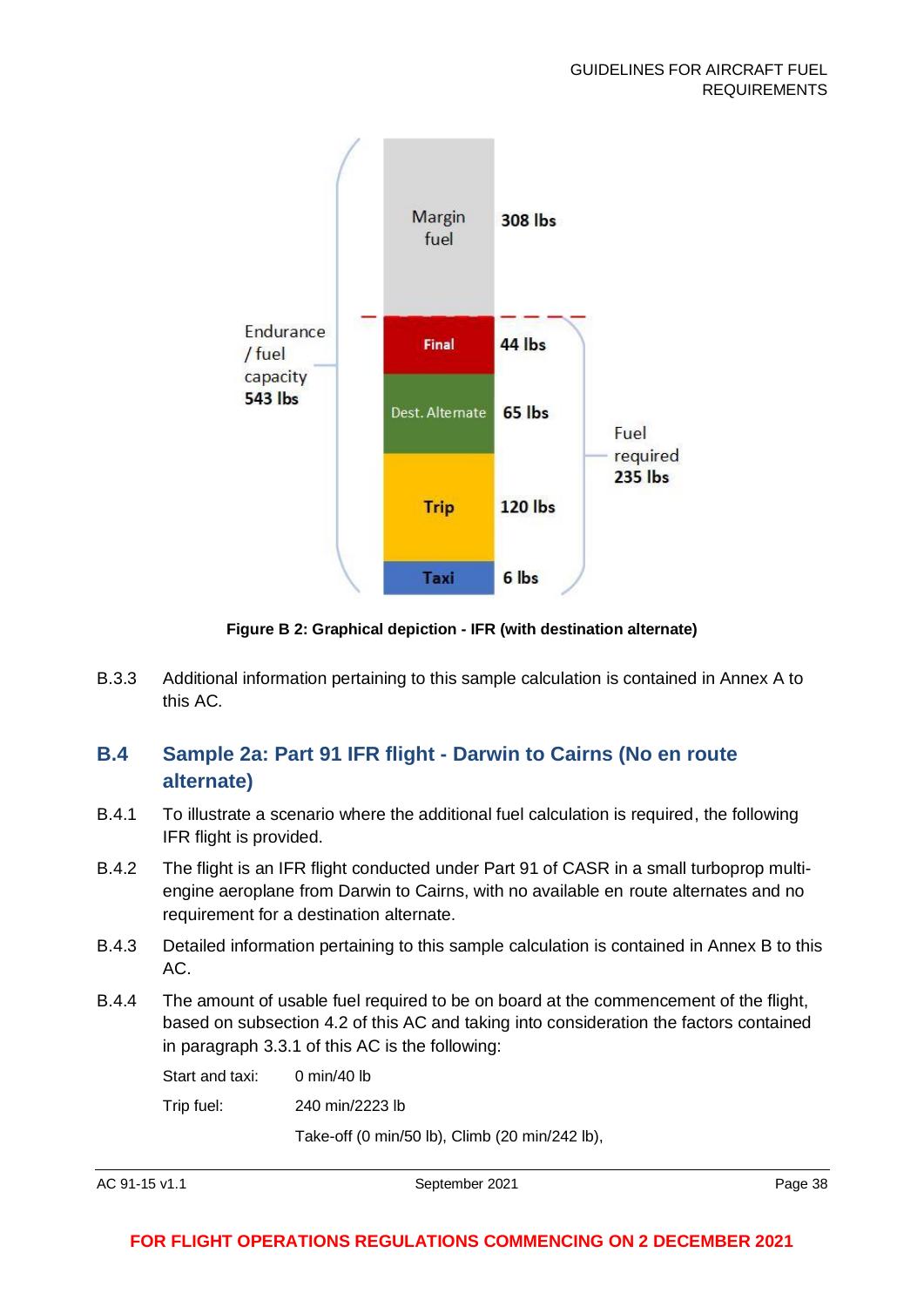Cruise (197 min/1711 lb), Descent (18 min/170 lb), and

Approach (5 min/50 lb)

Final reserve fuel: 45 min/450 lb

#### **Table B 3: Fuel analysis - Basic**

| <b>Item</b> | <b>Fuel amount</b>                 | <b>Mins</b> | Ibs   | <b>Litres</b> |
|-------------|------------------------------------|-------------|-------|---------------|
| a           | Taxi fuel                          | $\Omega$    | 40    | 25            |
| b           | Trip fuel                          | 240         | 2,223 | 1,407         |
| c           | Contingency fuel                   | $\mathbf 0$ | 0     | 0             |
| d           | Destination<br>alternate fuel      | 0           | 0     | 0             |
| е           | Final reserve fuel                 | 45          | 450   | 285           |
|             | Additional fuel                    | 0           | 0     | 0             |
| g           | Holding fuel                       | 0           | 0     | 0             |
| h           | Fuel required<br>$(a+b+c+d+e+f+g)$ | 285         | 2,713 | 1,541         |

- B.4.5 The scenario describes a situation where there are no available ERAs. In that case, the basic fuel planning shown may not address the critical fuel scenario requirements. The amount of additional fuel required must be calculated.
- B.4.6 The first step in determining the amount of additional fuel required is to determine the critical point for the flight. The CP occurs (for the depressurised case – being most limiting for the aeroplane type chosen) at a position 487 NM from Darwin and 419 NM from Cairns.
- <span id="page-39-0"></span>B.4.7 Knowing the position of the CP allows us to calculate the fuel required to meet the critical fuel scenario as shown in [Table B 4.](#page-39-0)

#### **Table B 4: Fuel analysis - critical fuel scenario**

| <b>Item</b> | <b>Fuel amount</b>                                                                                                                                                              | llo   | <b>Litres</b> |
|-------------|---------------------------------------------------------------------------------------------------------------------------------------------------------------------------------|-------|---------------|
| a           | Fuel required (taxi + trip fuel) to fly to the calculated CP<br>(assuming normal operations)                                                                                    | 1,317 |               |
| b           | Fuel required to fly from the calculated CP to either aerodrome<br>and to conduct an approach and landing with 15 minutes of<br>holding fuel remaining (assuming depressurised) | 1,594 |               |
| С           | Total fuel required to meet critical fuel scenario (a+b)                                                                                                                        | 2,911 |               |
| d           | Basic fuel required                                                                                                                                                             | 2,713 |               |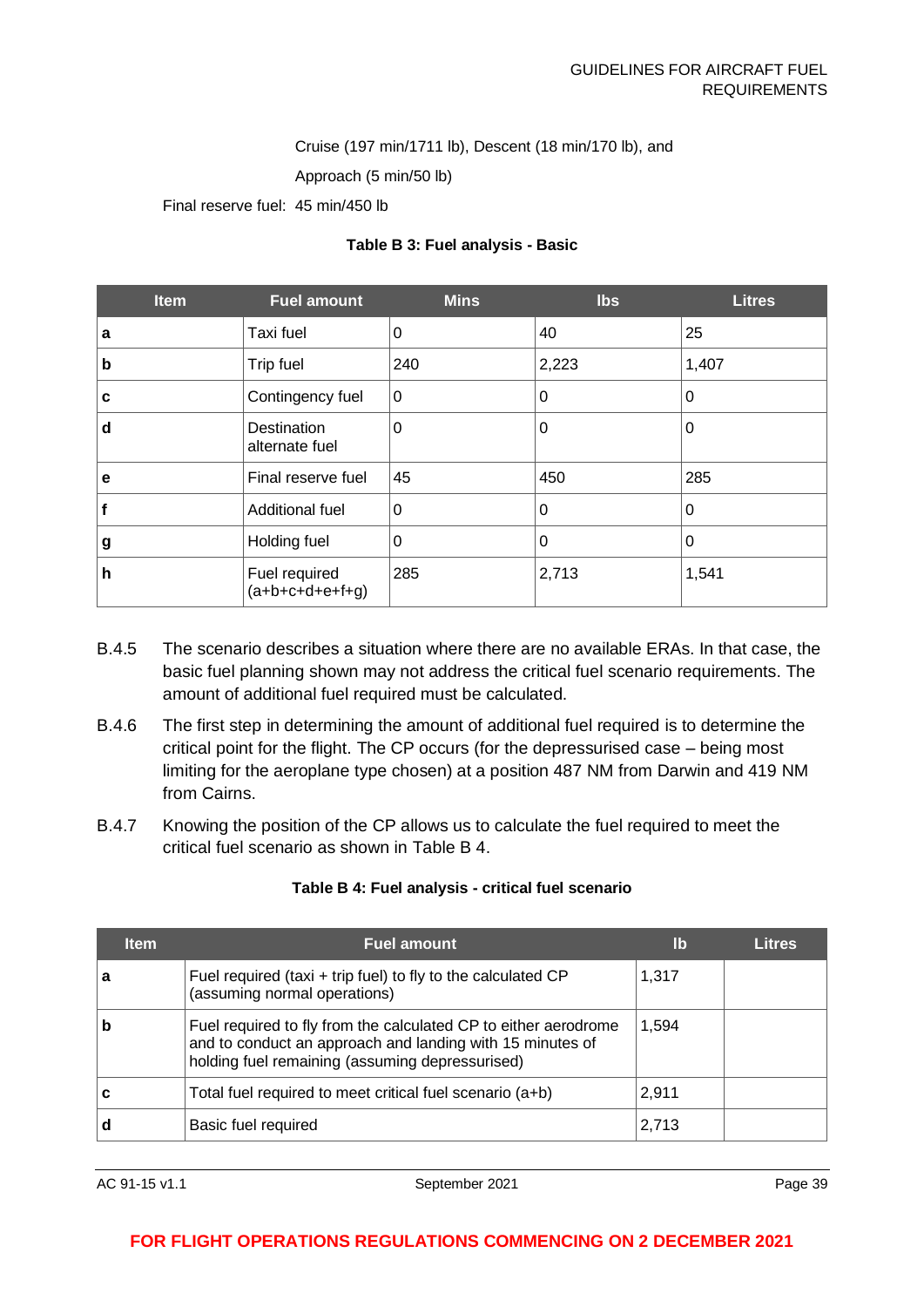#### GUIDELINES FOR AIRCRAFT FUEL REQUIREMENTS

| ltem | <b>Fuel amount</b>             |     | <b>Litres</b> |
|------|--------------------------------|-----|---------------|
| l e  | Additional fuel required (c-d) | 198 |               |

B.4.8 The basic fuel required is 2,713 lb; however, the fuel required to meet the critical fuel scenario is 2,911 lb. The difference of 198 lb must be uplifted as additional fuel and as part of the fuel for the flight.

| <b>Item</b>  | <b>Fuel amount</b>                 | <b>Minutes</b> | Ib    |             |
|--------------|------------------------------------|----------------|-------|-------------|
| a            | Taxi fuel                          | 0              | 40    | 23          |
| b            | Trip fuel                          | 240            | 2,223 | 1,263       |
| C            | Contingency fuel                   | 0              | 0     | $\Omega$    |
| d            | Destination<br>alternate fuel      | $\Omega$       | 0     | $\Omega$    |
| е            | Final reserve fuel                 | 45             | 450   | 256         |
| f            | Additional fuel                    | 14             | 198   | 113         |
| g            | Holding fuel                       | $\Omega$       | 0     | $\Omega$    |
| $\mathsf{h}$ | Fuel required<br>$(a+b+c+d+e+f+g)$ | 299            | 2,911 | 1,654       |
|              | Discretionary fuel                 | 0              | 0     | $\mathbf 0$ |
|              | Margin fuel                        | 73             | 734   | 417         |
| k            | Endurance<br>$(h+i+j)$             | 355            | 3,645 | 2.071       |

#### **Table B 5: Fuel analysis - Basic fuel with additional fuel**